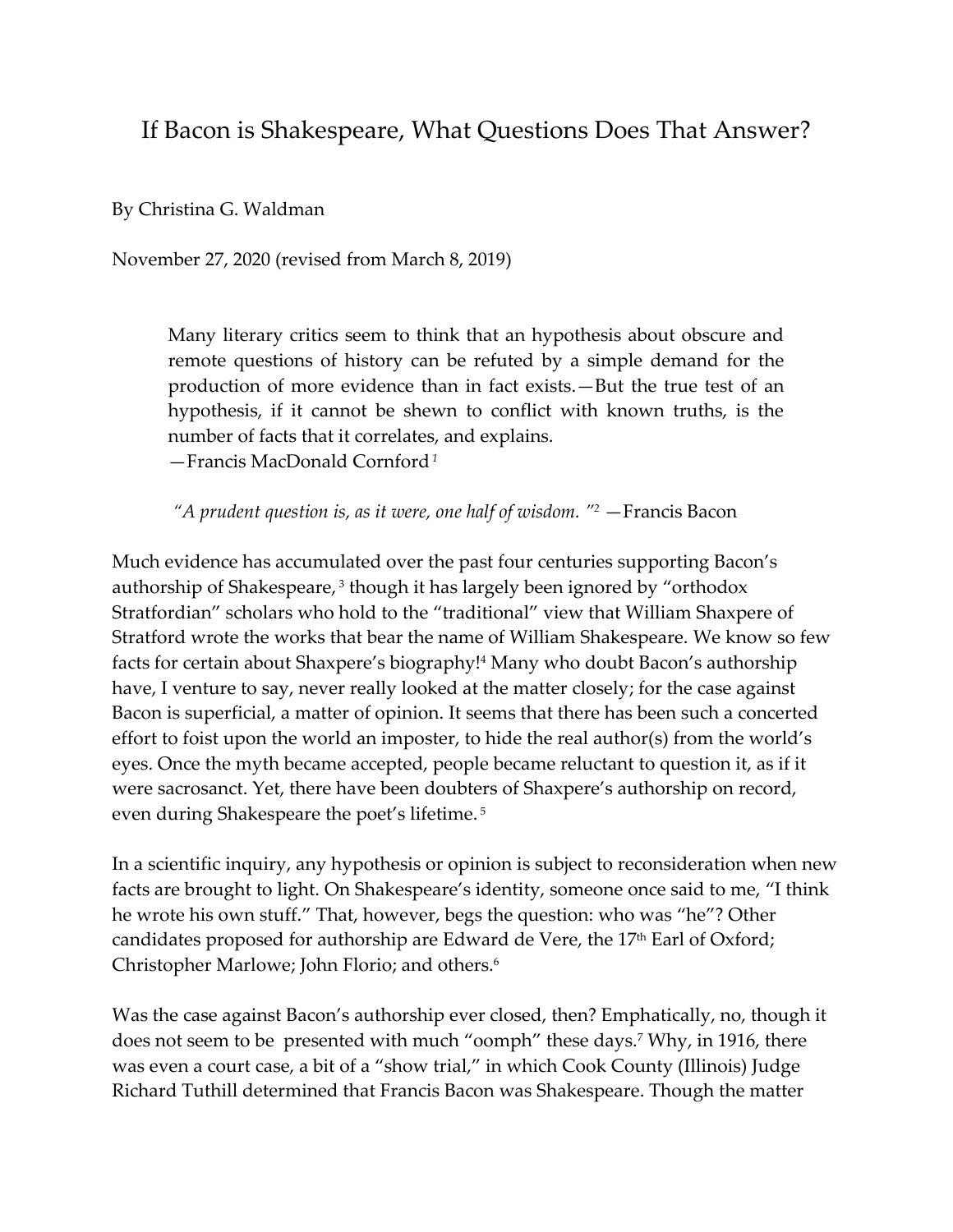was later dismissed for lack of jurisdiction (authority of the court to decide the matter), the judge's decision had been based on the evidence.<sup>8</sup>

One reason for the baffling refusal to look at Bacon seriously may be that there is good evidence that Francis Bacon was the natural, but not publicly acknowledged, son of Queen Elizabeth.<sup>9</sup> "If Bacon is Shakespeare" (maintaining our hypothetical stance), Bacon-as-Shakespeare may have been expressing extremely personal and politically sensitive thoughts and feelings in his poetry and plays. Bacon was a statesman and counsellor close to the Queen. In fact, she had named him her learned Counsel Extraordinaire, a role she created just for him. He was not just any nobleman who might have attended the theatre openly but written plays in secret.

In exploring the evidence, one must be prepared to look beneath the surface, for outward appearances can be deceiving.<sup>10</sup> This is where I disagree with Charlotte Stopes who in 1889 thought the answers to Baconian statements were "so simple and selfevident" that the question could be put to rest "once and for all."<sup>11</sup> Though Bacon had a clear writing style, he also knew how to impart a double meaning that might escape a censor's notice. He encouraged people to "mine" the truth.<sup>12</sup> He concerned himself with first causes, mysteries, higher truths. "Time brings forth the hidden truth," he said in his *Advancement of Learning*. 13

*But here we ought by no means to be wanting to ourselves; for as God uses the help of our reason to illuminate us, so should we likewise turn it every way, that we may be more capable of receiving and understanding his mysteries; provided only that the mind be enlarged, according to its capacity, to the grandeur of the mysteries, and not the mysteries contracted to the narrowness of the mind.<sup>14</sup>*

In "Valerius Terminus," a writing not published during his lifetime, Bacon wrote using the *persona* of "Valerius Terminus." He had planned to add annotations by another fictional person, "Hermes Stella," but never did so. If he had not used his real name on the document, we might not even know it was his.<sup>15</sup> As James Spedding, chief editor of the standard fourteen-volume set of Bacon's *Works*, observed, Bacon protected his new ideas and proposals from scoffers by writing enigmatically. He felt that those who took the trouble to figure out what he meant would be more likely to value his teachings.

One important teaching of Bacon's was that men and women need to make their own investigations and judgments about evidence, rather than merely accepting the word of authorities. He was critical of the universities of his day which, he said, taught men what to believe instead of how to think. Those sorts of ideas could get your hand lopped off or worse, in those times. Bacon wanted his literary works to survive, so he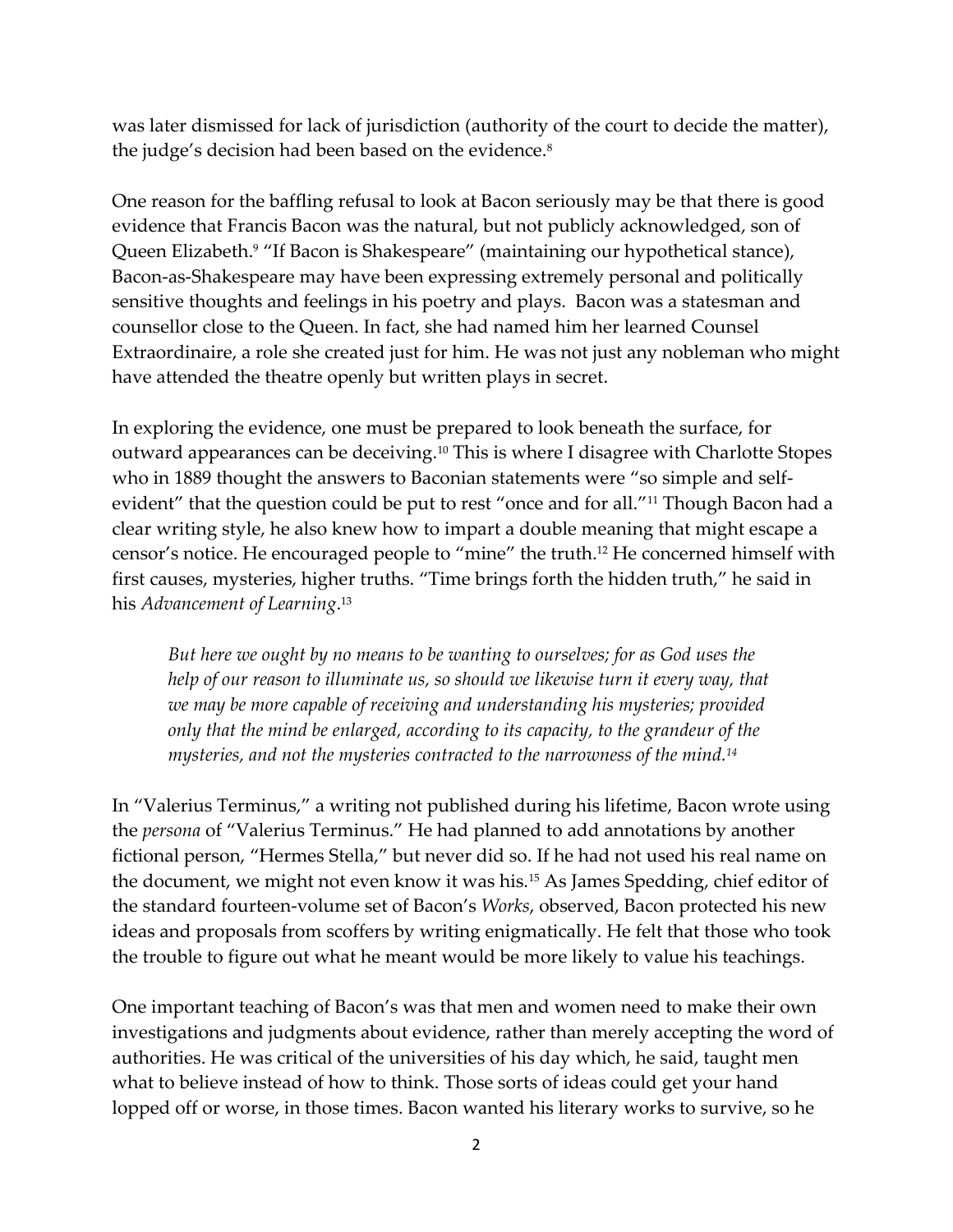instructed his literary executor, William Rawley not to publish his remaining unpublished writings until years after his death.

While knowing who authored the Shakespeare plays and sonnets can certainly add to one's enjoyment and understanding, they are so much more than mere entertainment! They are storehouses of wisdom and knowledge, a pleasant mirror to help us learn how to become better people. Contrary to what one sometimes hears, they were not written primarily to make money. If that were the case, there would have been no need to take such care with the language. Bacon's purpose—what he said was the goal of his life's work—was to improve the state of men's souls.<sup>16</sup> Was this not Shakespeare's goal, as well?

Sometimes, the argument for Francis Bacon is treated as if it were only about ciphers, a question already "asked and answered.""Been there, done that." <sup>17</sup> The argument goes far beyond ciphers, though; nor is it limited to a discussion of those well-intentioned investigators, Delia Bacon $^{\scriptscriptstyle 18}$  and Ignatius Donnelly $^{\scriptscriptstyle 19}$ , whose names, associated with ciphers, have become laughingstocks at the hands of the "orthodox Stratfordians."<sup>20</sup>

Progress is only made by taking chances, as Francis Bacon observed, even if it means appearing foolish at times. Many have never even heard that Delia was an intelligent, educated American woman who encouraged people to read the Shakespeare plays as literature, but only that she became mentally ill in her impoverished later years. 21 Fortunately, people do not seem to laugh at Constance M. Pott (Mrs. Henry) who, in 1885, founded the Francis Bacon Society.<sup>22</sup> The Society's respected journal, *Baconiana*, which also dates to 1885, is found in many university research libraries.

Is "the book" on the cipher argument closed, then? "The book" in question is William and Elizebeth Friedman's *The Shakespearean Ciphers Examined* (Cambridge: Cambridge University Press, 1957-58; reprinted, pb, 2011), to which "Stratfordians" often refer. The Friedmans were United States war heroes and highly-respected expert cryptologists. In their book, they found no evidence of ciphers that met the evidentiary standards Mr. Friedman himself had set. However, he did say that Bacon's own background as a cryptologist lent credence to the bi-literal cipher theory. When he was still in his teens, Bacon had invented the bi–literal cipher upon which modern computer science and the Morse Code are based.<sup>23</sup>

Thus, in *The Shakespeare Ciphers Examined*, the Friedmans dismissed the work of Dr. Orville Owen and Elizabeth Wells Gallup at the Riverside Labs in Geneva, Illinois. Mrs. Gallup and her team had used Bacon's cipher to decipher, among other things, an entire play, *The Tragedy of Anne Boleyn*. <sup>24</sup> Spedding, Bacon's editor, did not understand why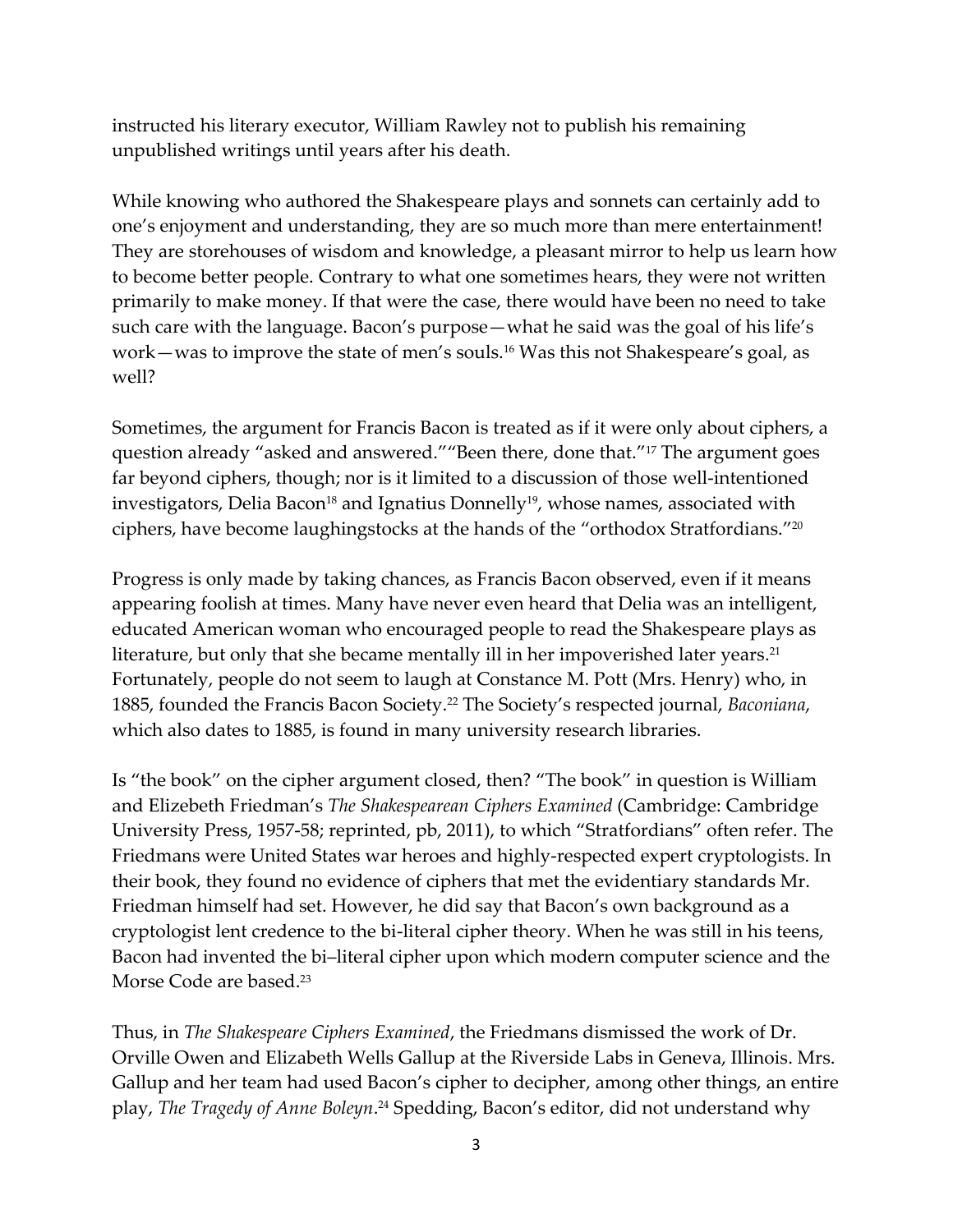Bacon devoted so much of his elegy to Queen Elizabeth to a defense of Anne Boleyn's character. However, if he is, in fact, Queen Elizabeth's son, Anne Boleyn was his grandmother.

In the next section, I offer references in support of various aspects of the Bacon-Shakespeare argument. There are many more references that could be given, and other aspects to the argument that this brief essay will not address. Readers are strongly encouraged to make their own independent investigations. They might wish to begin with the many good resources collected by Lawrence Gerald at the website, Francis Bacon's New Advancement of Learning, [https://www.SirBacon.org.](https://www.sirbacon.org/)

Having said all that, let us revisit the hypothetical posed by the title: *If we were to assume, for the sake of argument, that Francis Bacon was Shakespeare, what questions would it answer?<sup>25</sup>*

## *Could it help to explain, for example…*

- ... how there came to be "two" literary geniuses, the likes of which the world has never known, so joined in outlook and purpose, existing on the world's stage at the exact same moment in history?<sup>26</sup>
- ... why words said to be "coined" by Shakespeare, based on the first recorded use, were also being used by Bacon at the same time or earlier?

Take the word "hint," for an example. The suggested derivation is from the Middle English *hent*, "the act of grabbing or seizing." Shakespeare is credited with using the word "hint" first in *Othello* around 1604 and two years later in *Anthony and Cleopatra.<sup>27</sup>* Shakespeare used it eight times, always as a noun. Bacon once spoke of something that is "more like a kind of hunting by scent than a science."<sup>28</sup> Thus: "hunt–plus–scent" equals "hint." Bacon frequently combined two words to make a new one, as did Shakespeare. "Both" were major coiners of new words. Bacon uses the word "hint" in six different writings. He was the first to use the word "hint" as a verb. He used it twice in the *Novum Organum* (1620). 29 Do the plays "hint" at the prose writings and vice versa?

• ... why "Shakespeare" wrote history plays about the lives of Kings Henry IV, Henry V, Henry VI, and Henry VIII, but not of Henry VII? In his later years, Bacon the historian wrote *The History of the Reign of King Henry VII* (published 1622).*<sup>30</sup>* Was this simply an extraordinary coincidence? It was unusual for an English historian of the time to imagine full speeches for several of his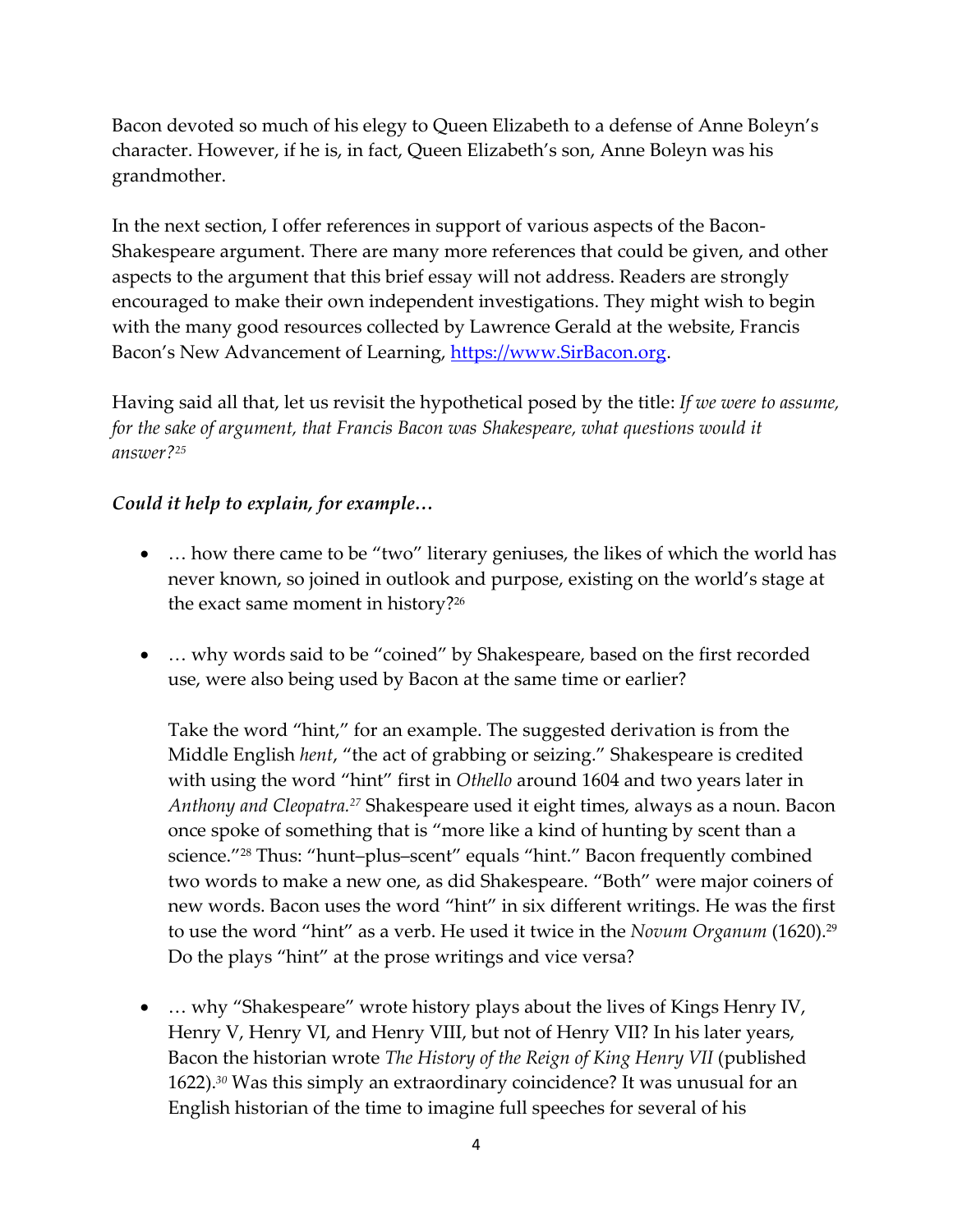"characters," as Bacon does in his *History … Henry VII*. Brian Vickers says he was influenced here by classical (such as Livy and Thucydides) and Renaissance (such as Bruni and Poggio) historians. 31

- … why *The Tempest* reveals the playwright's knowledge of information in possession of only a select few involved with the Virginia Company, a group which included Francis Bacon?<sup>32</sup>
- ... why the cryptic "Hall and Marston satires" of Joseph Hall and John Marston seem to allude to the real identity of Shakespeare, under the guise of calling him "Labeo," an ancient Roman statesman whose life bore parallels to Bacon's?<sup>33</sup>
- ... why Shakespeare demonstrated vast, encyclopedic knowledge, when there is no *evidence*—only supposition—that he attended any schools, owned any books, or left *any writings at all*—other than the purported six signatures? In 1592, Bacon as a young man had written to his uncle, Lord Burghley, that he had "taken all knowledge to be his province."<sup>34</sup>
- How there came to be obvious references to Homer's Greek *Iliad* and *Odyssey* in some of the Shakespeare plays, when they were written before Homer's *Iliad* and *Odyssey* had been completely translated into English? Some are quite obscure, even.<sup>35</sup> This is an area of study where more research would be welcome. While the facts show that Bacon did have the knowledge and interest to have attempted to translate lines from Homer, as well as access to books and learned friends, the case regarding Shaxpere is far more speculative.
- ... why several of the Shakespeare plays are brimming with law, and many demonstrate vast legal knowledge, whereas William Shaxpere was not known to have been a lawyer?<sup>36</sup>

The mystery of the abundance of law in the plays continues to fascinate legal scholars, not the least of which, in recent times, is the venerable Italian legal historian, Manlio Bellomo,<sup>37</sup> author of *The Common Legal Past of Europe*, 1000– *1800.<sup>38</sup>*

At first glance, it might seem like a playwright could pick up the knowledge he needed by consulting friends who were lawyers, or clerking, or reading on his own. However, the legal knowledge displayed in the plays is not just the ordinary kind, things an everyday, practicing lawyer would tend to know. It goes beyond the English common law and includes civilian legal concepts,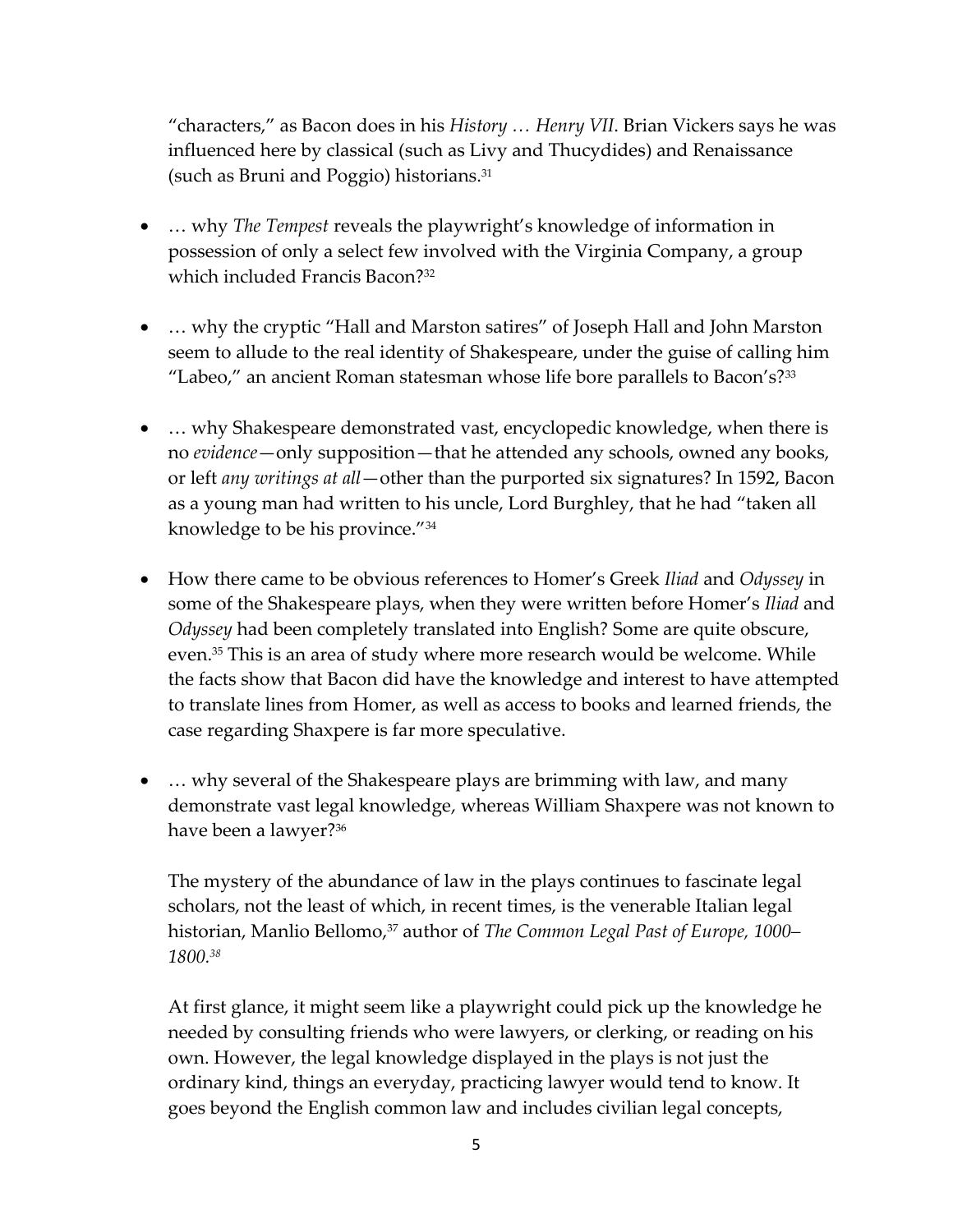concepts of higher law that exist at the juncture where jurisprudence meets theology. Bacon was not just a lawyer. He was a profound thinker, a jurist and legal reformer. Queen Elizabeth had directed him to carry on the reform of the English law that his father, Sir Nicholas Bacon, had begun. 39

However, one cannot look at just the common law when analyzing Shakespeare plays. One must look at the civilian law influence on Bacon as well, which Daniel R. Coquillette finds was much stronger than is commonly supposed. 40 Those who would close the case against Francis Bacon's authorship of Shakespeare would be doing so prematurely, when there is so much more to learn by analyzing the Shakespeare works from this angle. Although this will entail an interdisciplinary approach, it will require investigation by persons legally trained.

There was a culture of play-acting at the Inns of Court, the law schools of the day, which went back at least to the generation of Robert Dudley, the Earl of Leicester with plays like *Supposes* and *Gorbuduc*. Drama was an important teaching tool. Its pedagogical benefits would not have been lost on a theatreloving humanist bent on changing the very methods by which we learn—such as Bacon. *Such as Bacon?* Such as the world had never known and may never know again!

Bacon studied the past and borrowed ideas from it, refashioning them when necessary into tools and concepts applicable to his own time. He tells us he wrote works of recreation (or re-creation),<sup>41</sup> "toys" or "trifles." These words suggest plays and playing.<sup>42</sup>

*If Bacon is Shakespeare, might that help explain…*

- ... why there are so many words and phrases, including expressions in Italian, Latin, French, and Spanish in the Shakespeare plays that can also be found in Bacon's private literary notebook, the *Promus* (*Promus of Formularies and Elegancies*)? <sup>43</sup> There are many "parallelisms" between the writings of Bacon and "Shakespeare."<sup>44</sup> Those who say the material in the *Promus* consists solely of "commonplace" expressions have not read the *Promus* very carefully, for they have overlooked, for example, the Spanish proverbs in *The Merchant of Venice*. 45
- The *Promus* is not just any writer's notebook, but that of a literary genius. Even though the *Promus* does not say "Shakespeare" on the cover next to the name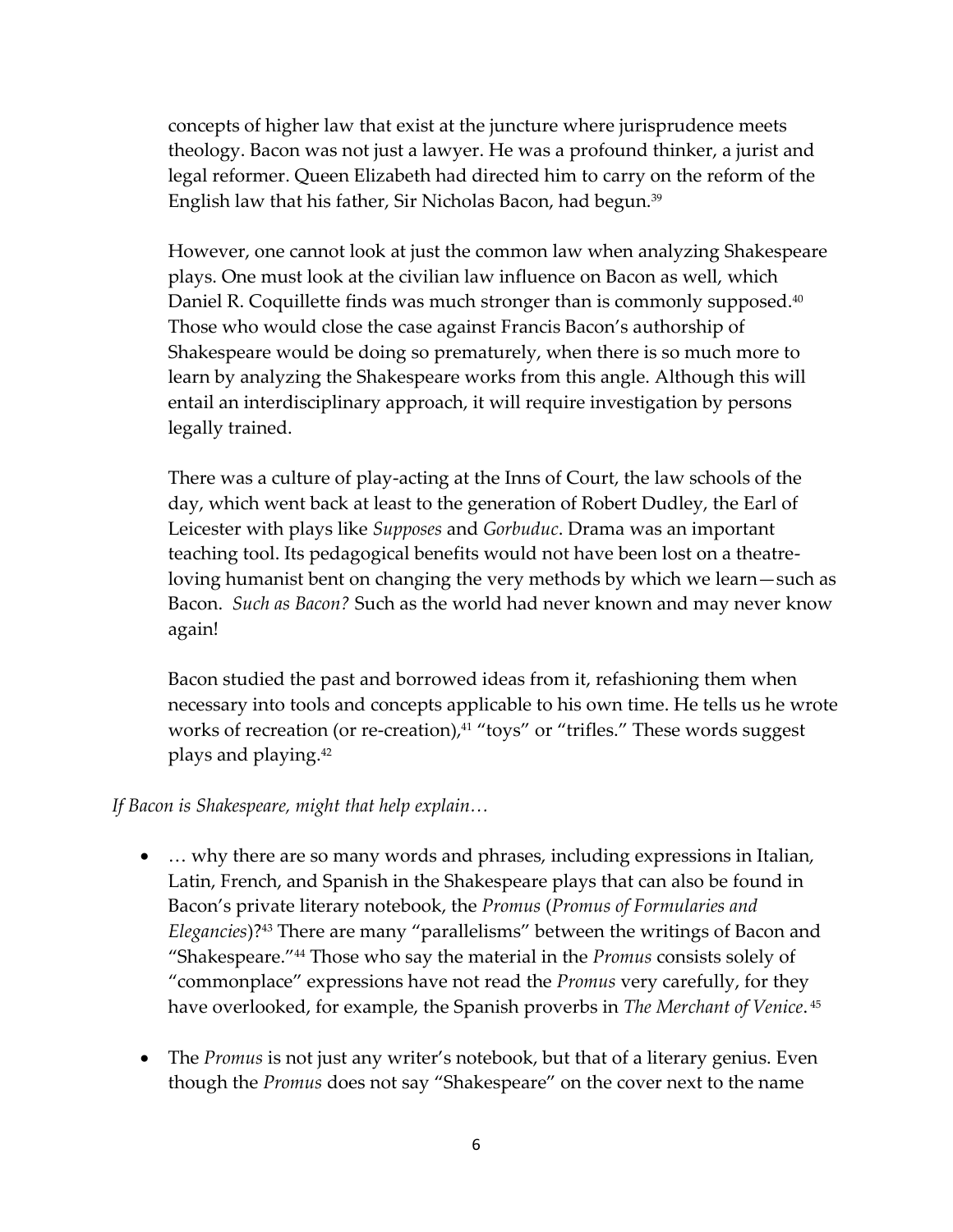"Francis Bacon—as the Northumberland papers, in fact, does $46$ —it is an important piece of evidence linking Bacon to the Shakespeare Plays, though "orthodox" scholars dismiss the probative value of both, $47$  as they must, if they are to maintain their Shaxpere hypothesis.

• ... why Bacon praised stage-playing as a worthy part of an educational program, pointing to its use by the Jesuits? Here is what he wrote:

> *It will not be amiss to observe also, that even mean faculties, when they fall into great men of great matters sometimes work great and important effects. Of this I will adduce a memorable example; the rather, because the Jesuits appear not to despise this kind of discipline; therein judging (I think) well. It is a thing indeed, if practiced professionally, of low repute; but if it be made part of a discipline, it is of excellent use. I mean stage–playing: an art which strengthens the memory, regulates the tone and effect of the voice and pronunciation, teaches a decent carriage of the countenance and gesture, gives not a little assurance, and accustoms young men to bear being looked at. The example which I shall give, taken from Tacitus, is that of one Vibulenus, formerly an actor, then a soldier in the Pannonian legions....He played the whole thing as if it had been a piece on the stage.... 48*

• ... why there are such similarities between the Gray's Inn Revels of Christmas 1594–95 (the *Gesta Grayorum*), *The Comedy of Errors,* and *Love's Labour's Lost*? 49

On December 5, 1594, Bacon's mother, Anne Bacon, wrote to Francis' brother Anthony Bacon, "I trust they will not mum nor mask nor sinfully revel at Gray's Inn?"Later that month, Gray's Inn put on their Christmas Revels, after a gap of several years. An account of events was later published as *Gesta Grayorum*. *50* Spedding was certain that Bacon had written the speeches of the six councilors for the masque that was performed on the first night. The Revels were followed by a play called "The Comedy of Errors" which Spedding "supposed" was Shakespeare's. <sup>51</sup>

Bacon wrote several other masques as well. 52 He admitted, in his *Essays* and in a private letter to his friend, Queen Elizabeth's chaplain Lancelot Andrews, in or about 1622<sup>53</sup> that he wrote works solely for his own recreation. In his *Essay*, "Of Masques and Triumphs," he called such works "toys."<sup>54</sup> One meaning of "toys or trifles" is: well, plays!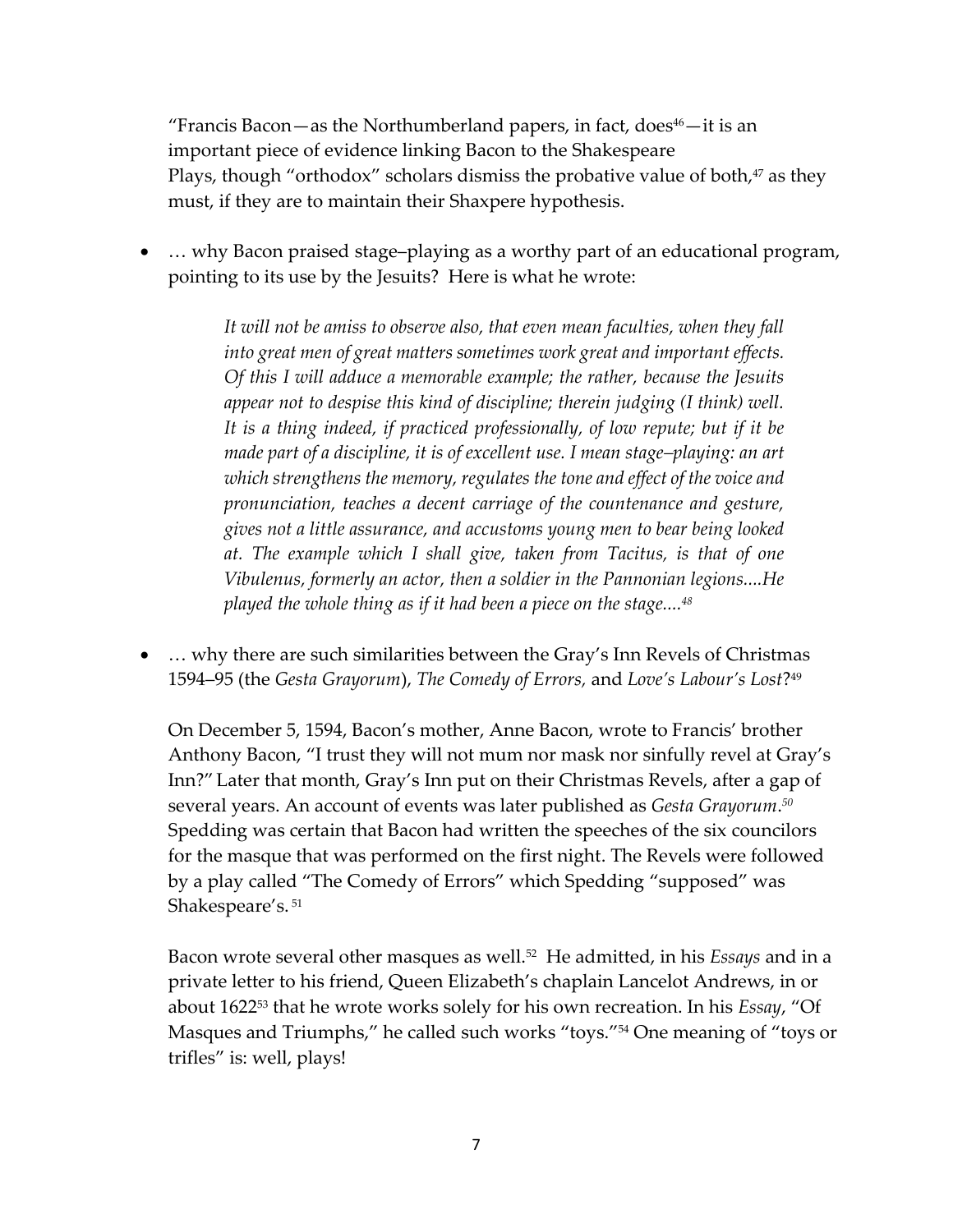In a one-minute podcast, Stratfordian Alan Stewart attempted to dispose of the Bacon-Shakespeare question by venturing his opinion that the masques Bacon wrote showed he "could not write a play," that he lacked "drama," a grasp of "plot, character, nuance, conflict."<sup>55</sup> Respectfully, however, a one-minute presentation hardly indicates that a person is taking a matter seriously. A masque is different in form, structure, and purpose from a play. Stewart ignores the possibility that Bacon may have written plays under a pseudonym. There is no indication that Bacon's contemporaries thought his masques were of poor quality; one would think their response was quite to the contrary. The matter deserves a thorough treatment which is, unfortunately, not possible in this brief essay.

## *If Bacon is Shakespeare, would that help explain …*

• … why, of all the playwrights of his time, Shakespeare alone was never in trouble with the authorities, as Claire Asquith discovered?<sup>56</sup> Did the authorities leave him alone because he was a "nobody" or because he had special protection from people very high up?

It is remarkable, too, how he came to have a seat in Parliament when he was but twenty years old, in 1581, even before he had been called to the bar.<sup>57</sup> True, he was brilliant and capable, and his uncle was William Cecil. Bacon had been called to the bar in 1582 or 1583, but he pled no case in court until 1594 when he was thirty-three years old. 58

What was he doing during all those years? For one thing, he was engaged in intelligence work with his brother Anthony. Although he was frequently ill, he would have had time to engage in literary endeavors.

• … who wrote "Hand D" in *The Play of Sir Thomas More*? It has been thought that "Shakespeare" wrote it, based on its theme, quality, and style.<sup>59</sup> Long ago, scholars seemed convinced that the handwriting in "Hand D" matched that in the six "signatures" of William Shaxpere. However, six signatures, even if they all matched themselves, which is debatable, is not enough to form an adequate handwriting sample.<sup>60</sup> Thus, it should come as no surprise that the Folger Library now states that they "do not know what Shakespeare's handwriting looks like."<sup>61</sup>

In 1924, a printer named Edwin J. Des Moineaux made his own comparative handwriting analysis of "Hand D" and Francis Bacon's handwriting, finding they matched in letter formation.<sup>62</sup> Granted, he was not a professional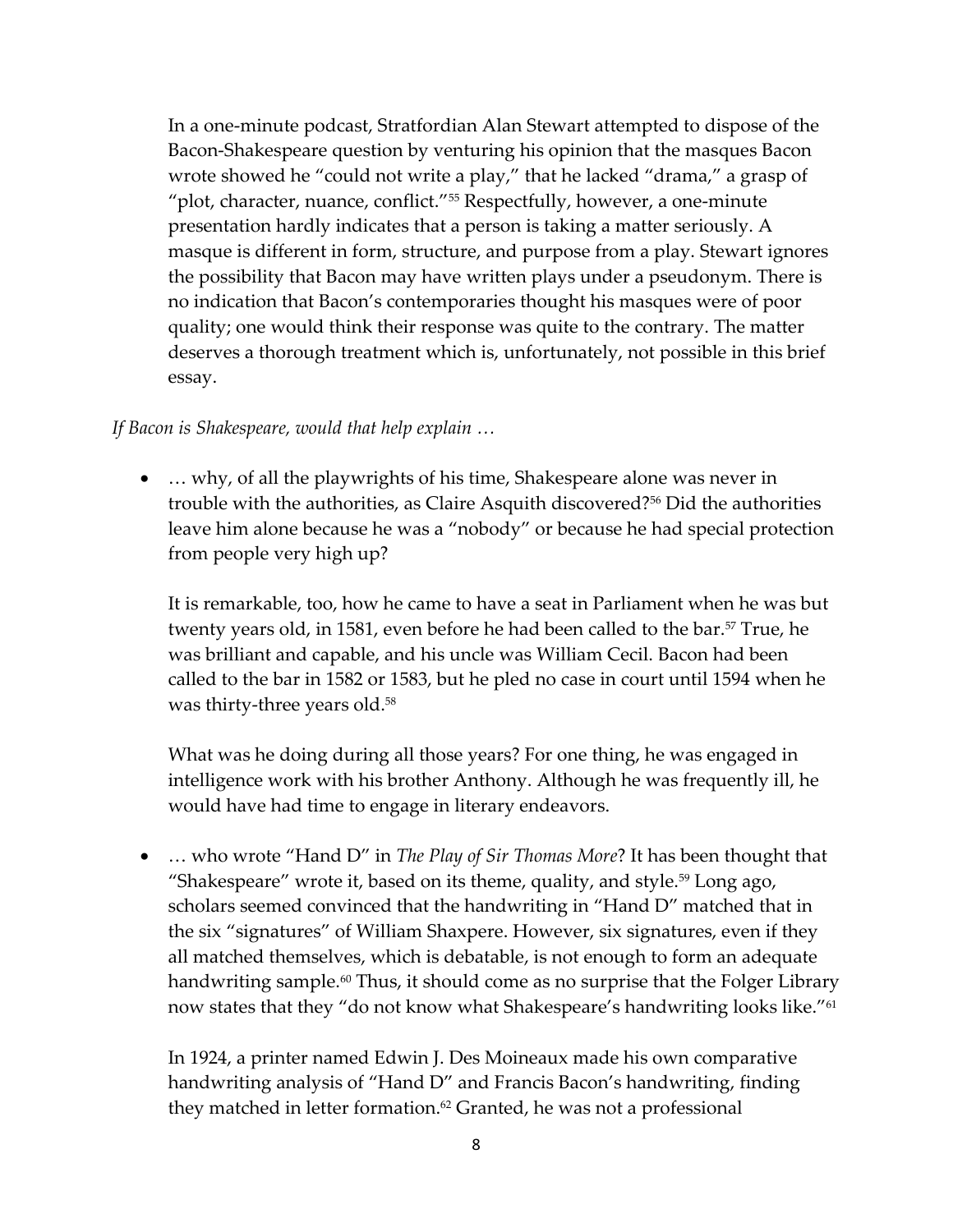graphologist; however, to my knowledge, no professional graphologist has disagreed with his findings.

• … why, in 1992, a respected forensic handwriting analyst, Maureen Ward-Gandy, concluded that a Shakespeare manuscript discovered in binder's waste, an "analogue" to a scene in the *First Part of Henry IV*, was in Francis Bacon's handwriting? The Folger Library's Lost Plays Database calls the play fragment "A Play of Thieves and a Gullible Tapster." Ward-Gandy concluded that the "likelihood of common authorship between the known by Bacon and the disputed script is of high probability."<sup>63</sup> This evidence stands unchallenged.<sup>64</sup> Yet, one would be hard pressed to find a reference to Ward-Gandy's report among academic discussions, even when the play fragment itself is part of the conversation. 65

Still, Gary Taylor, editor of the *Oxford Shakespeare*, recently told a reporter that Bacon's authorship of Shakespeare was "just a wonderful story"<sup>66</sup> (Note: the article did not report whether he was asked *why* he thought so.).

## *Reasons which have been suggested as to why Bacon could not have been Shakespeare, and responses***:**

• It is said that Bacon would not have had time to write the works of Shakespeare, in addition to all that he had written under his own name.

Yes, Bacon was prolific, but he would not have had to do all that writing alone. He had helpers. In fact, Bacon was the leader of a group of writers. He had written a "Writer's Prayer" to be used, presumably, for leading such a group in prayer.<sup>67</sup> Bacon had his "good pens,"<sup>68</sup> his secretaries, whom he paid, to aid him in his literary endeavors. As Stratfordian Shakespeare scholars concede, there was collaboration among playwrights on at least some of the Shakespeare plays.<sup>69</sup>

• It is said that Bacon could not have been "Shakespeare the poet and dramatist" because he was "Bacon the philosopher of science," as if a person could never be both! Bacon was both, though. He was both a poet<sup> $70$ </sup> and a philosopher, of not just "science" as we conceive of it today, but of all knowledge—including theology, political science, human behavior (today known as psychology), and jurisprudence. His thought crossed disciplines.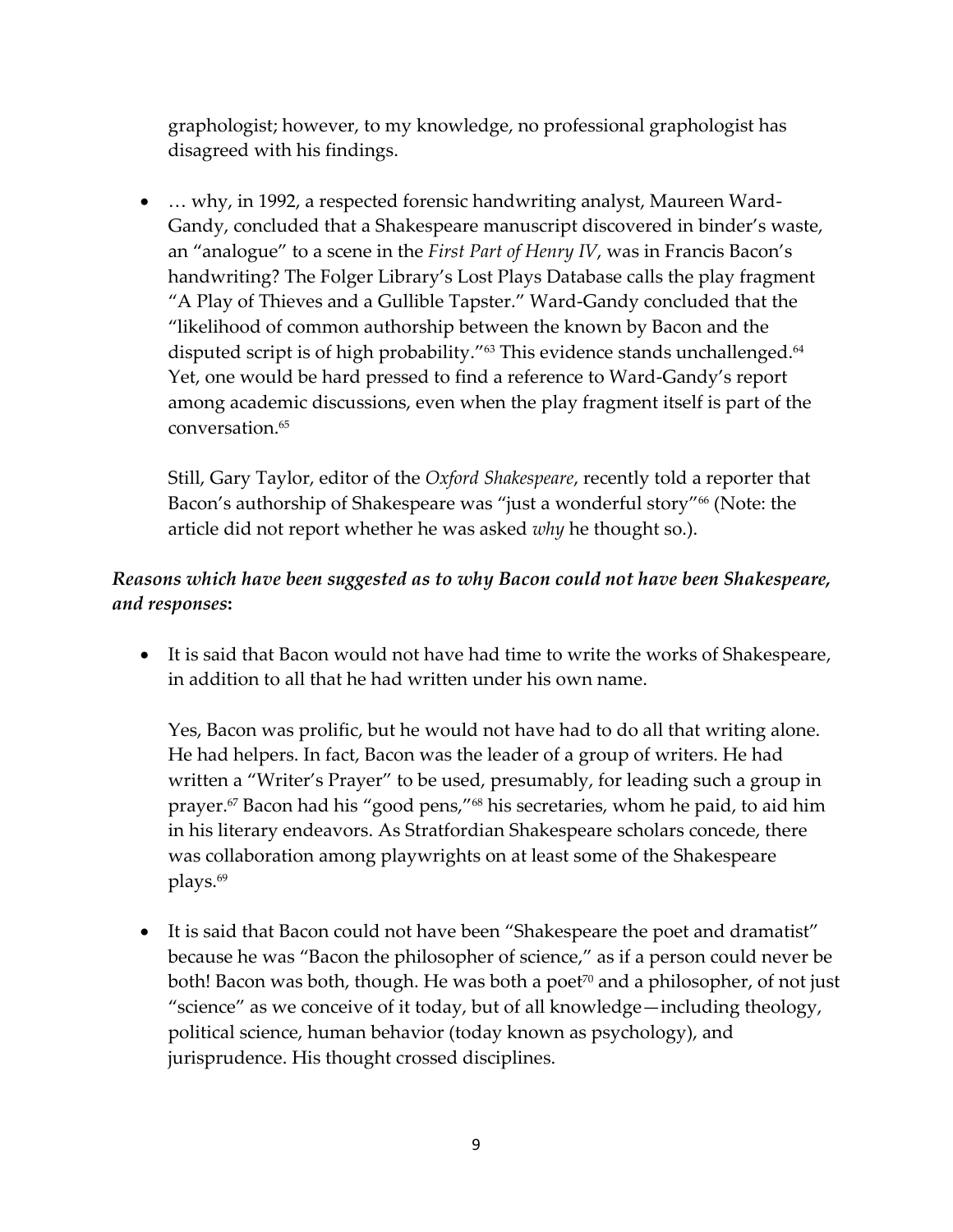In Renaissance times and earlier, the lines between disciplines were more fluid. The classical Roman Lucretius, whose poem *De Rerum Natura* influenced many Renaissance thinkers, including Bacon,<sup>71</sup> too, had been both a poet and a philosopher of science.<sup>72</sup> "Science" meant "knowledge," as it did in Latin. Bacon's idea of a "cooperative research institution" came to fruition with the founding of the Royal Society. This, along with his new method for discerning factual truth, helped pave the way for the development of modern science.<sup>73</sup>

One of Bacon's methods (or metaphors) was to glean ideas from the past and rework them,<sup>74</sup> like a bee gathering nectar to transform it into honey.<sup>75</sup> Numerous studies show that participation in the arts stimulates creative thinking ability.<sup>76</sup> Both science and the arts benefit from innovation, and Bacon was an visionary innovator.

More specifically, in a letter, Bacon once asked John Davies to put in a good word for him to King James: to be "good to concealed poets?"<sup>77</sup> Tobie Matthew, Bacon's good friend who had become a Jesuit priest, in a famous postscript wrote, "The most prodigious wit that I ever knew of my nation, and of this side of the sea, is of your Lordship's name, though he by known by another."<sup>78</sup>

Some have argued, persuasively I think, that the beautiful style of the King James Version of the Bible (1611) is due to Bacon's final editing, at the King's request<sup>79</sup> (or do they mean Shakespeare's?<sup>80</sup>). After Bacon's death, many poets wrote eulogies to him, praising him as a poet.<sup>81</sup>

Bacon published in 1625 his *Translation of Certain Psalmes Into English Verse*  (Psalms 1, 12, 90, 104, 126, 137, 149).<sup>82</sup> In 1901, H. Candler criticized Bacon's poetry, saying it was not of the same calibre as Shakespeare's. <sup>83</sup> Spedding, however, believed Bacon had all the qualities necessary to make a fine poet—had he chosen to become one.<sup>84</sup> In Bacon's defense, Spedding asserts that the Psalms he translated from Hebrew, in verse form, demonstrate innovation and progressive improvement in style. 85

In comparing Bacon's known poems to Shakespeare's, one notes that Bacon translated Psalm 137, a psalm which figures in *Richard II*, I, 3.<sup>86</sup> In Psalm 90, Bacon likens the world to a stage.<sup>87</sup> As Edwin Bormann noted, he varied the verse form, using the same verse form that "Shakespeare" used in *Venus and Adonis* in three of the Psalms.<sup>88</sup>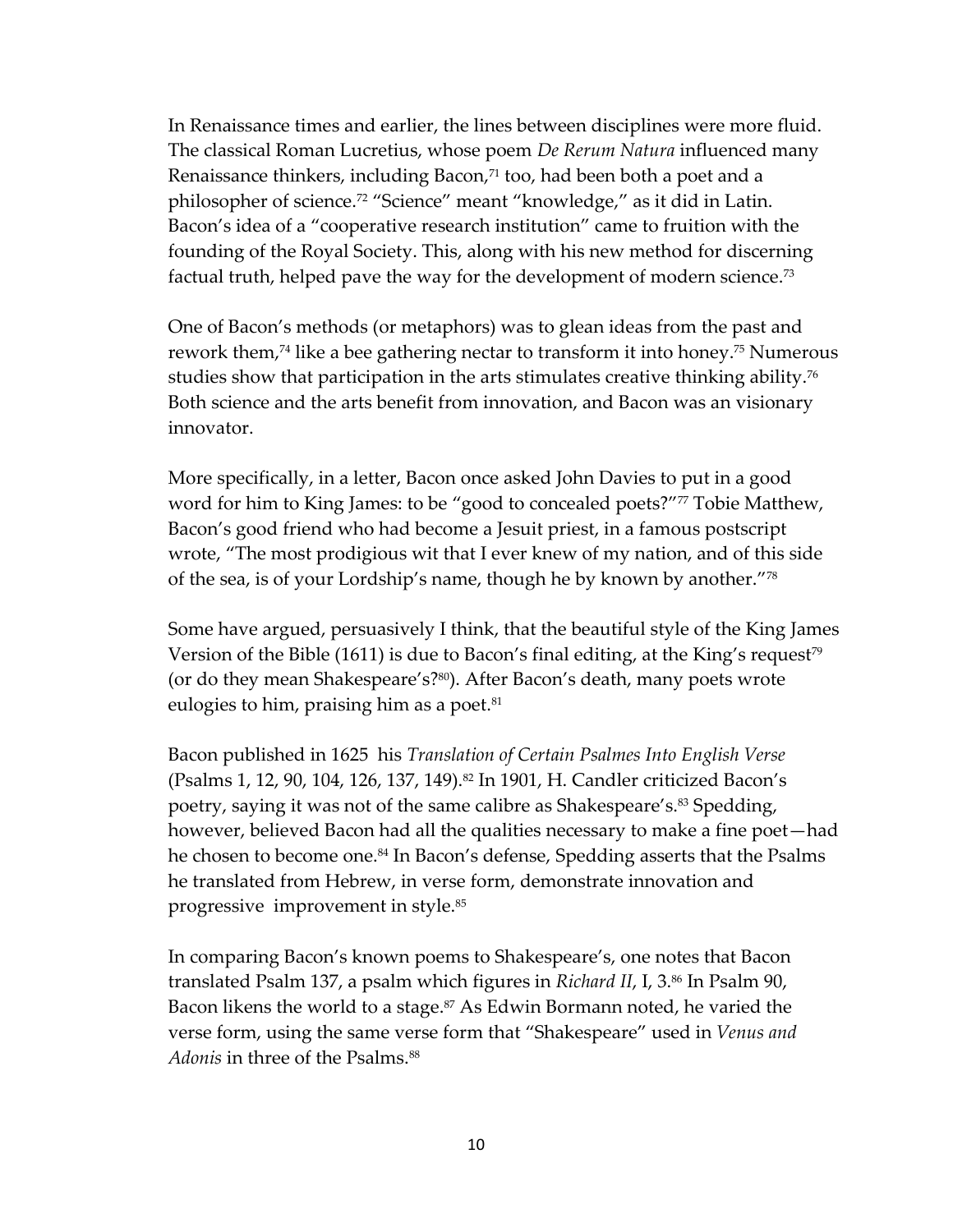Bacon's poem, "The Life of Man," begins, "The world's a bubble, and the life of man less than a span." In *Richard III*, Queen Margaret says, "A dream of what thou wert, a breath, a bubble" (IV, 4, 2883). In all his works, Shakespeare uses the word "bubble" eleven times.<sup>89</sup> Candler finds "The Life of Man" to be a fine poem; however, he is sure Bacon did not write it! Candler also mocks the quality of Bacon's translation of Psalm 104. In that Psalm, Bacon translated a phrase as "walking woods." In *Macbeth* (V, 3), Birnam Wood was indeed a "walking woods."

It has been said, notably by the (unreliable)  $19<sup>th</sup>$  century British historian George MacAulay,<sup>90</sup> that Bacon was too cold, self-serving, and corrupt to have been Shakespeare. Is it true, though? Emphatically no! says Nieves Matthews in her book, *Francis Bacon: The History of a Character Assassination* (New Haven: Yale, 1996) which she spent ten years researching. Brian Vickers and J. H. Baker would concur that too much has been made of the charges and conviction against Bacon.<sup>91</sup> Matthews gives examples of how the people who knew Bacon best revered him.<sup>92</sup>

Some say the true test of a man's character is how he treats those who are beneath him. Once when Bacon was dining, one of the other dinner guests, Sir Ralph Winwood, Secretary of State, beat his dog off a stool where he had been lying. "Every gentleman loves a dog," Bacon quietly observed. <sup>93</sup> He himself knew the value of a good story.

**Conclusion:** In this essay I have attempted to provide a brief overview of some of the main points comprising the case for Francis Bacon's authorship of Shakespeare. The danger in an overview is of leaving out something important. Most likely I have done so. Thus, this essay cannot be considered the entire case. So often, the "devil is in the details." Still, it cannot be denied that there is a case for Bacon that goes beyond ciphers. It has been made many times by so many, in more depth and more eloquently than I have done here. It is hoped that readers will see that Francis Bacon is someone worth getting to know better, through his writings. As Brian Vickers once wrote, Francis Bacon is exciting! A good place to begin learning more is at <u>www.SirBacon.org</u>.

We may never know the whole story of how the Shakespeare works came to be written. However, Bacon taught that scientific explorers should keep an open mind. He urged us not to simply rely upon the opinions of experts, but to investigate the facts for ourselves and come to our own conclusions. In doing so, we need to guard against errors in judgment caused by what he called the "four idols." These are not "graven images," but sensory perceptions (in Greek, *eidola*).<sup>94</sup> Much has been written about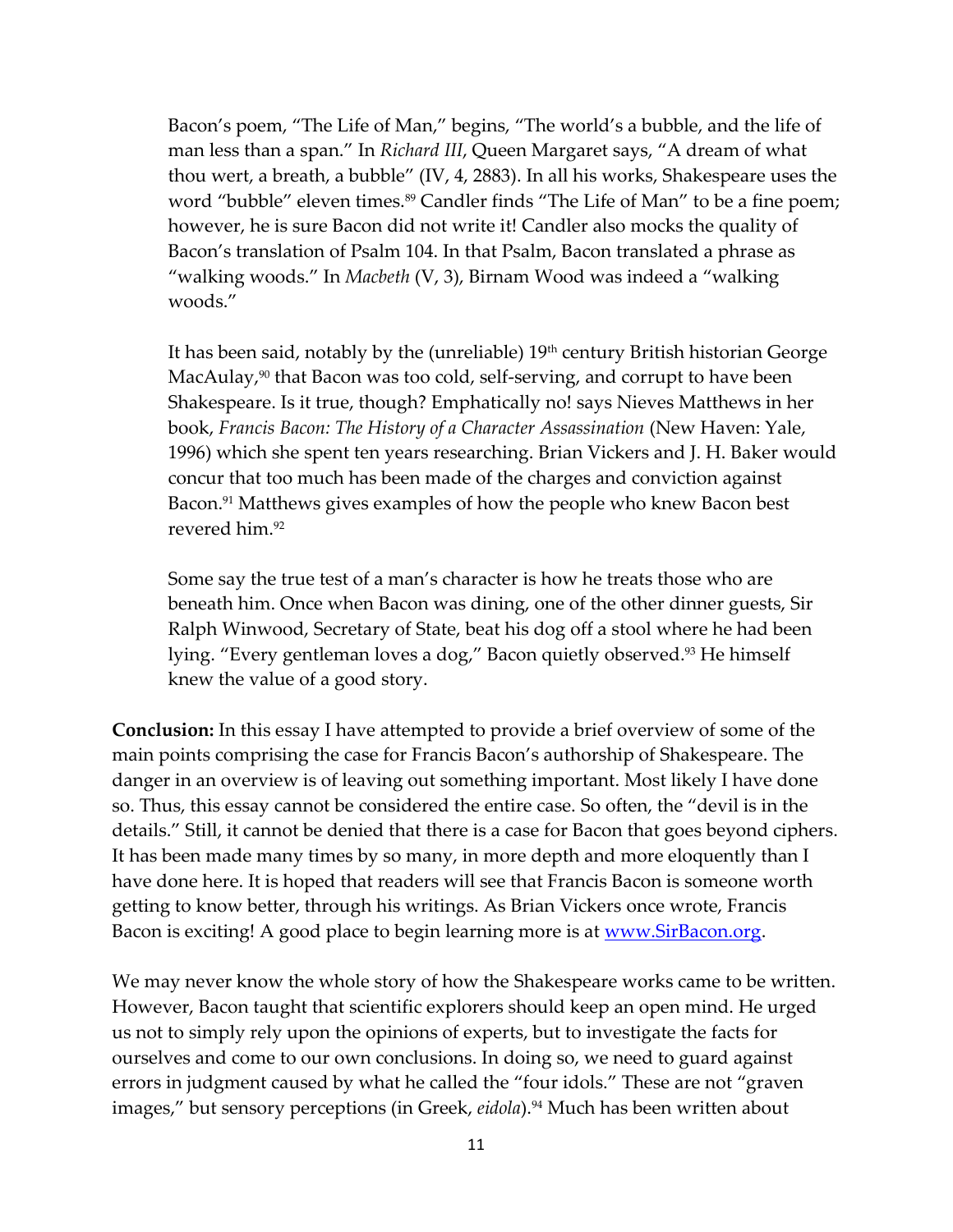Bacon's "four idols." It is profound material; fortunately, understanding need not come all at once. The *Essays* may be an easier place to begin reading Bacon.

Spedding, who denied believing that Bacon was Shakespeare (although he had once believed Bacon wrote Hamlet<sup>95</sup>), states that Bacon buried his insights in order to protect them from those who would not value them, who would poke fun at his novel ideas, until they had had time to be tested.<sup>96</sup> Bacon knew he was ahead of his time. He left his works and reputation to future generations—us.<sup>97</sup>

In short, there is an abundance of evidence pointing to the fact that Bacon is the Bard, all puns on "barding and larding" aside (there are plenty of those, for Bacon's family crest was the boar). Good evidence cannot be ignored, simply because it does not fit within a preconceived framework.

For when men have once made over their judgments to others' keeping…and have agreed to support some one person's opinion, from that time they make no enlargement of the sciences themselves, but fall to the servile office of embellishing certain authors or increasing their revenue.  $-$ Francis Bacon<sup>98</sup>

If the evidence for Shaxpere-Shakespeare does not fit, maybe the problem is not with the picture, but with the frame ("Look not on his picture, but on his book."—Ben Jonson, First Folio<sup>99</sup>).

<sup>2</sup> "*De Augmentis*," James S. Spedding, Robert Leslie Ellis and Douglas Denon Heath, eds., *The Works of Francis Bacon, Baron of Verulam, Viscount St. Alban, and Lord High Chancellor of England*, vol I ( of XIV), 635, in Latin (London: Longmans 1857-1874), HathiTrust. [https://catalog.hathitrust.org/Record/006685889;](https://catalog.hathitrust.org/Record/006685889) Brian Vickers, *Francis Bacon: The Major Works* (Oxford: Oxford University Press, 2008. First pub. 1996). <sup>3</sup> Major/recent sources include: Peter Dawkins, *The Shakespeare Enigma* (London: Polair, 2004) and Francis Bacon Research Trust ("FBRT"), [https://www.fbrt.org.uk/;](https://www.fbrt.org.uk/) resources collected at Francis Bacon's New Advancement of Learning, managed by Lawrence Gerald, [www.SirBacon.org;](http://www.sirbacon.org/) the Francis Bacon Society which publishes its journal, *Baconiana,* and sponsors lectures on YouTube, [https://francisbaconsociety.co.uk/;](https://francisbaconsociety.co.uk/) Barry R. Clarke, *Francis Bacon's Contribution to Shakespeare: A New Attribution Method* (London: Routledge, 2018)*;* N.B. Cockburn's *The Bacon Shakespeare Question: The Baconian Theory Made Sane* (Limpsfield UK: N.B. Cockburn, 1998); Brian McClinton, *The Shakespeare Conspiracies: Untangling a 400-Year Web of Myth and Deceit* (Belfast: Shanway Press,

<sup>1</sup> Francis Macdonald Cornford, *The Origins of Attic Comedy* (London: E. Arnold, 1914), 220.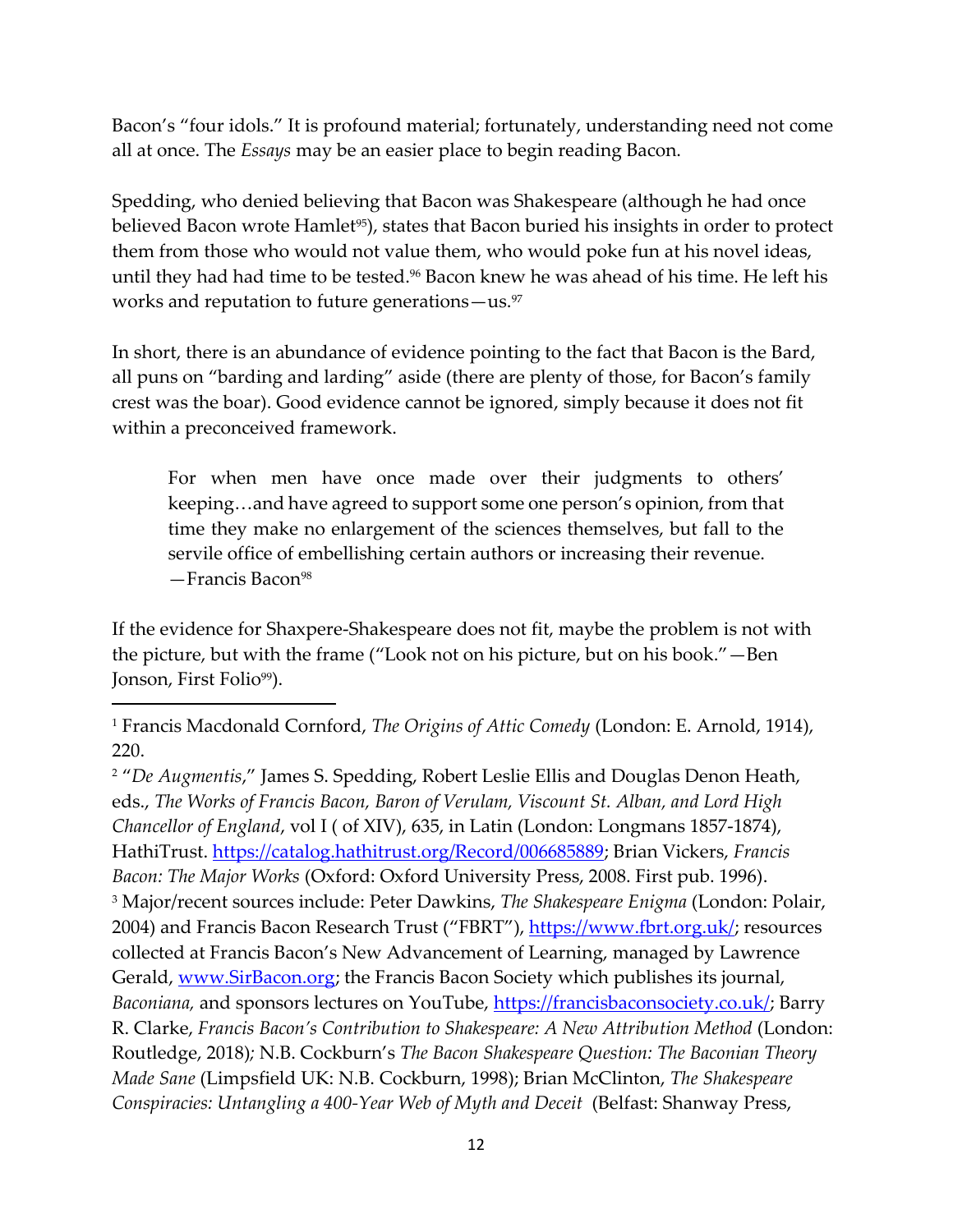2008); and Christina G. Waldman, *Francis Bacon's Hidden Hand in Shakespeare's 'The Merchant of Venice': A Study of Law, Rhetoric, and Authorship* ("*FBHH*") (New York: Algora Publishing, 2018).

<sup>4</sup> B. Clarke, ch 2, "A Shaxpere Biography," *Francis Bacon's Contribution to Shakespeare,* 13‒ 24; Brian McClinton, ch 4, "The Invisible Man," *The Shakespeare Conspiracies*, 79–106; Dutton, E. M. *Homeless Shakespeare, His Fabricated Life from Cradle to Grave*. e-book. Silo, 2011, [https://silo.pub/homeless-shakespeare-his-fabricated-life-from-cradle-to](https://silo.pub/homeless-shakespeare-his-fabricated-life-from-cradle-to-grave.html;)[grave.html;](https://silo.pub/homeless-shakespeare-his-fabricated-life-from-cradle-to-grave.html;) also at [I](http://i/)[nternet Archive,](https://ia800303.us.archive.org/10/items/HomelessShakespeareHisFabricatedLifeFromCradleToGrave_991/Homeless_Shakespeare_upload.pdf.) link to pdf (April 23, 2018) at [http://SirBacon.org/newpage.htm.](http://sirbacon.org/newpage.htm)

<sup>5</sup> See Brian McClinton, ch 2, "Treacherous Doubts," *The Shakespeare Conspiracies*, 37‒59; B. Clarke, ch 3, "Contemporary Opinion," *Francis Bacon's Contribution to Shakespeare*, 23‒ 39.

<sup>6</sup> Don Rubin, ed., "The Question That Won't Go Away: Did the Man from Stratford Really Write the Plays?" Introduction and Special Topic II, *Critical Stages,* IATC journal, December, 2018, no. 18, [http://www.critical-stages.org/18/an-introduction-to-the](http://www.critical-stages.org/18/an-introduction-to-the-question-that-wont-go-away-did-the-man-from-stratford-really-write-the-plays/)[question-that-wont-go-away-did-the-man-from-stratford-really-write-the-plays/;](http://www.critical-stages.org/18/an-introduction-to-the-question-that-wont-go-away-did-the-man-from-stratford-really-write-the-plays/)

William Leahy, editor, *My Shakespeare: The Authorship Controversy* (with chapters by Alan Nelson; Diana Price; Alexander Waugh; Ros Barber; John Casson, William D. Rubinstein, and David Ewald; Robin Williams; Barry Clarke; and William Leahy) (Brighton, UK: Edward Everett Root, 2018).

<sup>7</sup> See, e.g., "Why not Bacon, Marlowe, or Derby?" Shakespeare Oxford Fellowship, August 24, 2007, [https://shakespeareoxfordfellowship.org/why-not-bacon-marlowe-or](https://shakespeareoxfordfellowship.org/why-not-bacon-marlowe-or-derby/)[derby/.](https://shakespeareoxfordfellowship.org/why-not-bacon-marlowe-or-derby/)

<sup>8</sup> "Bacon versus Shakespeare," from the New York Times, 1916,

[http://www.sirbacon.org/links/nytimes.html;](http://www.sirbacon.org/links/nytimes.html) Robert Loerzel, "Judge: Bacon Wrote Shakespeare's Plays," Alchemy of Bones,

[http://www.alchemyofbones.com/stories/shakespeare.htm,](http://www.alchemyofbones.com/stories/shakespeare.htm) copyright 2003 by Robert Loerzel.

<sup>9</sup> See "A Phoenix," "The Pregnancy Portrait of Queen Elizabeth," illustrated pdf and video, Francis Bacon's New Advancement of Learning, November 11, 2020, <http://www.sirbacon.org/newpage.htm>; Christina G. Waldman, "Bacon's Maiden Speech to Parliament & His Royal Birth," June, 2020,

[http://sirbacon.org/archives/Bacons%20Maiden%20Speech%20to%20Parliament%20&%](http://sirbacon.org/archives/Bacons%20Maiden%20Speech%20to%20Parliament%20&%20His%20Royal%20Birth%20June%2015%202020-1.pdf) [20His%20Royal%20Birth%20June%2015%202020-1.pdf;](http://sirbacon.org/archives/Bacons%20Maiden%20Speech%20to%20Parliament%20&%20His%20Royal%20Birth%20June%2015%202020-1.pdf) references prepared by Francis Carr and Lawrence Gerald, [http://www.sirbacon.org/links/parentage.htm;](http://www.sirbacon.org/links/parentage.htm) Amelie Deventer Von Kunow, *Francis Bacon, The Last of the Tudors*, transl. Willard Parker, President, Bacon Society of America, (New York: Bacon Society of America, 1924), typed and edited by Juan Schoch, [http://www.sirbacon.org/vonkunow.html;](http://www.sirbacon.org/vonkunow.html) facsimile, Baptismal Registration of Sir Francis Bacon from St. Martins-in-the-Fields, January 25, 1561, <u>http://www.sirbacon.org/baptismalregistration.htm</u>.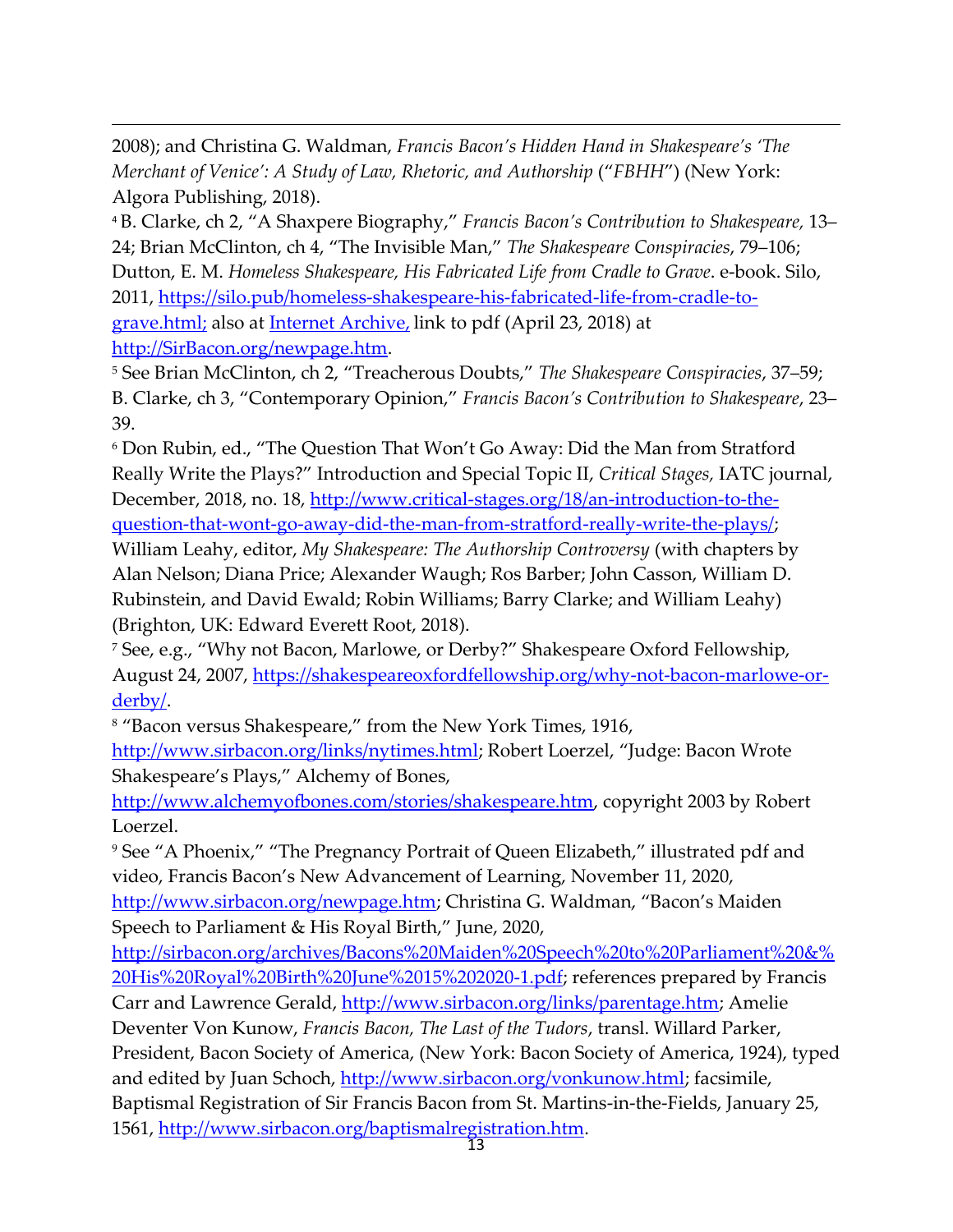<sup>10</sup> "So may the outward shows be least themselves:/The world is still deceived with ornament." *The Merchant of Venice*, III, 2, 1440-1441 (London: Macmillan, 1866 Globe edition), [www.opensourceshakespeare.org.](http://www.opensourceshakespeare.org/)

<sup>11</sup> See Charlotte Stopes, *The Bacon–Shakespere Question Answered*, (New York: Cambridge University Press, 2010, first pub. 1889), 199. Other more well-known nineteenth-century anti–Baconians include Andrew Lang, *Shakespeare, Bacon, and the Great Unknown* (London: Longmans, Green,1912) and John G. Robertson, "The Shakespeare–Bacon Theory," *Encyclopedia Britannica,* 11<sup>th</sup> ed., 25:786-7 (1911), reprinted in *Theatre History,* [http://www.theatrehistory.com/british/shakespeare030.html.](http://www.theatrehistory.com/british/shakespeare030.html)

<sup>12</sup> "If then it be true that Democritus said, "That the truth of nature lieth hid in certain deep mines and caves…," transl. of Francis Bacon, "*De Augmentis Scientiarum*," book 3, caput 3, Spedding, I, 547 (Latin), 4:343 (transl.), HathiTrust,

<https://hdl.handle.net/2027/uc1.b3618238>. See Simon Miles, "Francis Bacon and the Merchant of Venice," Francis Bacon Society lectures, March, 2015, pub. Aug., 2015, [https://www.youtube.com/watch?v=KcQCljc1Mv8.](https://www.youtube.com/watch?v=KcQCljc1Mv8)

<sup>13</sup> As quoted by Francis Carr in "Point-Counterpoint: A Debate With a Stratfordian, Francis Carr and Stanley Wells," August 13, 1994,

[http://www.sirbacon.org/links/debate.html.](http://www.sirbacon.org/links/debate.html)

<sup>14</sup> Spedding, V, 114.

<sup>15</sup> Richard Sergeantson, "Francis Bacon's *Valerius Terminus* and the Voyage to the *Great Instauration*," *Journal of the History of Ideas* 78, no. 3, July, 2017, 341‒368, 348‒357, DOI: [https://doi.org/10.1353/jhi.2017.0021.](https://doi.org/10.1353/jhi.2017.0021)

<sup>16</sup> Spedding, I, 85–86, 113.

<sup>17</sup> [https://shakespeareauthorship.com/howdowe.html.](https://shakespeareauthorship.com/howdowe.html)

<sup>18</sup> Delia Salter Bacon, *The Philosophy of the Plays of Shakespeare Unfolded* (London, 1857), with preface by Nathaniel Hawthorne; Martin Pares, "A Pioneer: In Memory of Delia Bacon (London, 1959), [http://www.sirbacon.org/apimdbmp.htm.](http://www.sirbacon.org/apimdbmp.htm) See also William Henry Smith, *Bacon and Shakespeare: An Inquiry Touching Players, Playhouses, and Playwriters in the Days of Elizabeth* (London, 1857).

<sup>19</sup> Ignatius Donnelly, *The Great Cryptogram: Francis Bacon's Cipher in the so-called Shakespeare Plays* (Chicago, 1888), [http://www.sirbacon.org/ignatiusdonnelly.htm.](http://www.sirbacon.org/ignatiusdonnelly.htm)

<sup>20</sup> Warren Hope and Kim R. Holston, *The Shakespeare Controversy: An Analysis of the Authorship Theories*, 2d ed. (Jefferson, NC: MacFarland, 2009), 7–22, 34–46.

<sup>21</sup> W. Hope, *The Shakespeare Controversy*, 34‒46.

<sup>22</sup> Mrs. Henry Pott, *Francis Bacon and his Secret Society: An Attempt to Collect and Unite the Lost Links of a Long and Strong Chain* (London, 1891) and other important related books*;*  C. M. Pott, "A Retrospective Review," *Baconiana*, vol X—new series, 1902, no. 37, [http://www.sirbacon.org/links/pott.html.](http://www.sirbacon.org/links/pott.html)

<sup>23</sup> William F. and Elizebeth S. Friedman, *The Shakespearean Ciphers Examined* (Cambridge: Cambridge University Press, 1958, repr. 2011, p.b.), 188–287, 287; William F. Friedman,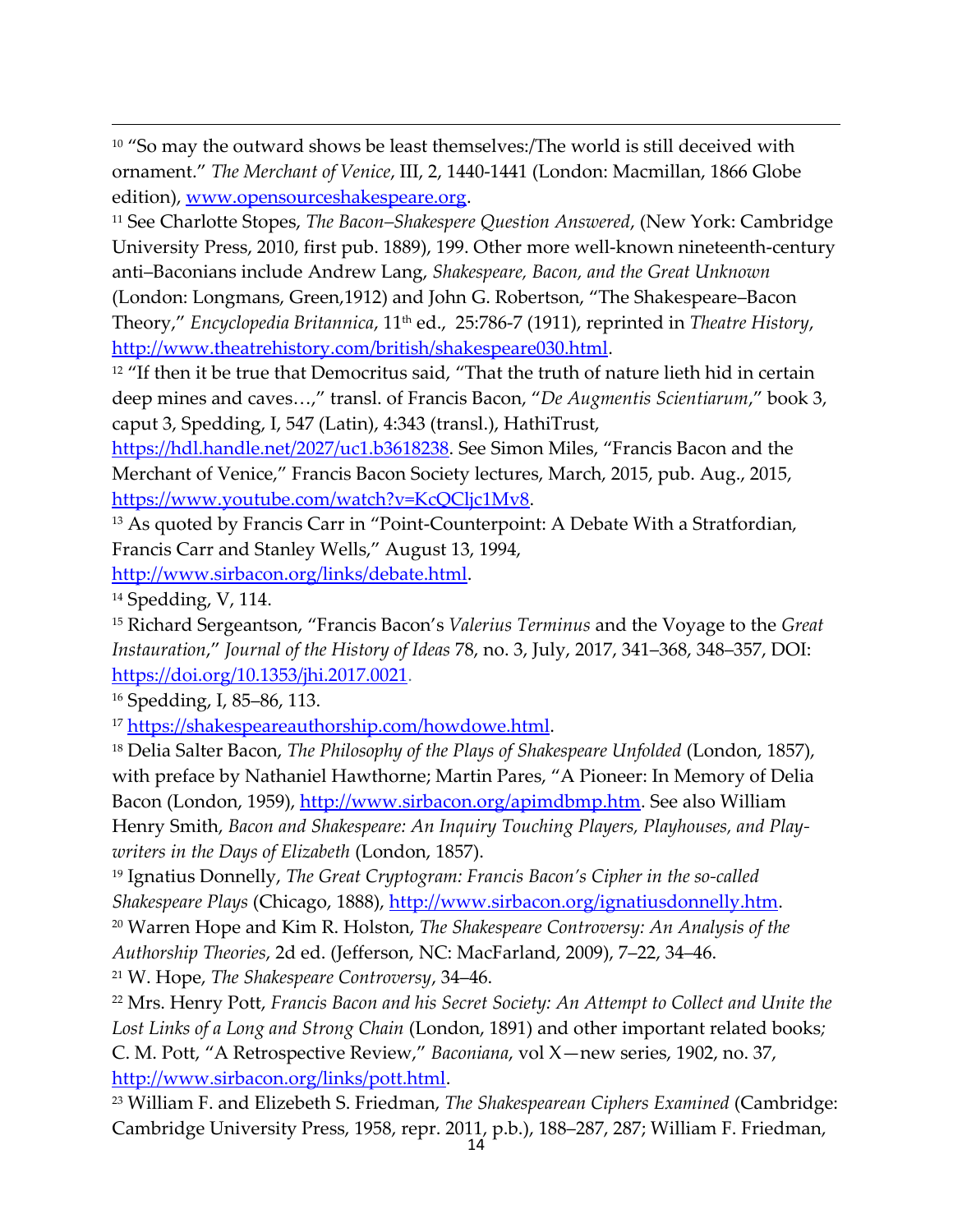lecture 2, "Six Lectures on Cryptology," National Cryptologic School, National Security Agency (1965), Folder ID ACC15281, available from [https://www.nsa.gov/news](https://www.nsa.gov/news-features/declassified-documents/friedman-documents/publications/)[features/declassified-documents/friedman-documents/publications/,](https://www.nsa.gov/news-features/declassified-documents/friedman-documents/publications/) 15–36, 30–36; Penn

Leary, ch. 7, "Friedman," *The Second Cryptographic Shakespeare* (Omaha NB: Westchester House, 1990).

<sup>24</sup> Elizabeth Wells Gallup, ed., "*The Tragedy of Anne Boleyn*,*" a Drama in Cipher Found in the Works of Sir Francis Bacon…* (Geneva, IL: Riverside Laboratories, 1916); see appendix for important line-by-line detail on the sources to which the cipher directed them, HathiTrust, [https://hdl.handle.net/2027/hvd.hnlczc.](https://hdl.handle.net/2027/hvd.hnlczc) For lists of related books, see the Online Books Pages for "Orville Ward Owen" and "Elizabeth Wells Gallup," [https://onlinebooks.library.upenn.edu/;](https://onlinebooks.library.upenn.edu/) *FBHH,* app. 2, '*The Tragedy of Anne Boleyn,'* pp. 227-232.

<sup>25</sup> Peter Dawkins has made a similar list: "Shakespeare Authorship Questions," Francis Bacon Research Trust, 2016, revised May, 2020, [https://www.fbrt.org.uk/wp](https://www.fbrt.org.uk/wp-content/uploads/2020/06/Shakespeare_Authorship_Questions.pdf)[content/uploads/2020/06/Shakespeare\\_Authorship\\_Questions.pdf.](https://www.fbrt.org.uk/wp-content/uploads/2020/06/Shakespeare_Authorship_Questions.pdf)

<sup>26</sup> E.g., see Theron S. E. Dixon, ch 12, "The Thought," *Francis Bacon and his Shakespeare,*  355–371; Brian McClinton, ch 12, "Nature's Mirror," *The Shakespeare Conspiracies*, 243– 256.

<sup>27</sup> Jeffrey McQuain and Stanley Malless, *Coined by Shakespeare* (Springfield MS: Merriam– Webster, 1998), 95; "Shakespeare's Plays Listed by Presumed Date of Composition," Open Source Shakespeare, George Mason University (2003–2018),

[https://www.opensourceshakespeare.org/views/plays/plays\\_date.php.](https://www.opensourceshakespeare.org/views/plays/plays_date.php)

<sup>28</sup> Christopher Hill, ch. 3, "Francis Bacon and the Parliamentarians," *Intellectual Origins of the English Revolution Revisited*, rev. ed. (New York: Oxford University Press, 1997), 78. <sup>29</sup> "*Novum Organum*," book 1, Aphorisms ##93, 124, *Basil Montagu*, *The Works of Francis Bacon, Lord Chancellor of England, a new edition: with a life of the author* (hereafter,

"Montagu"), vol III (of III) (Philadelphia: A. Hart, late Carey & Hart, 1852) 362, 369, HathiTrust, [https://babel.hathitrust.org/cgi/pt?id=njp.32101068998507;view=1up;seq=7;](https://babel.hathitrust.org/cgi/pt?id=njp.32101068998507;view=1up;seq=7) *FBHH*, p. 4, n. 2 (hint), 81–82 (coined words).

<sup>30</sup> See Francis Bacon, "*De Augmentis*," bk. 2, Spedding, IV, 304–305: "…a truer picture of human life may be found in a satire than in some histories of this kind." Chapters 1–12 of the *De Augmentis* all address history, one of Bacon's three divisions of learning into history, poesy, and philosophy.

<sup>31</sup> Brian Vickers, ed., intro., *Francis Bacon: The History of the Reign of King Henry VII and Selected Works* (Cambridge: Cambridge University Press, 1998), xx.

<sup>32</sup> Barry R. Clarke, ch 11, "The Tempest," *Francis Bacon's Contribution to Shakespeare*, 169– 192; Barry R. Clarke, "The Virginia Company and the Tempest,"

[http://barryispuzzled.com/VirginiaCoTempest;](http://barryispuzzled.com/VirginiaCoTempest)

https://www.researchgate.net/publication/258437287 The Virginia Company and The [\\_Tempest.](https://www.researchgate.net/publication/258437287_The_Virginia_Company_and_The_Tempest)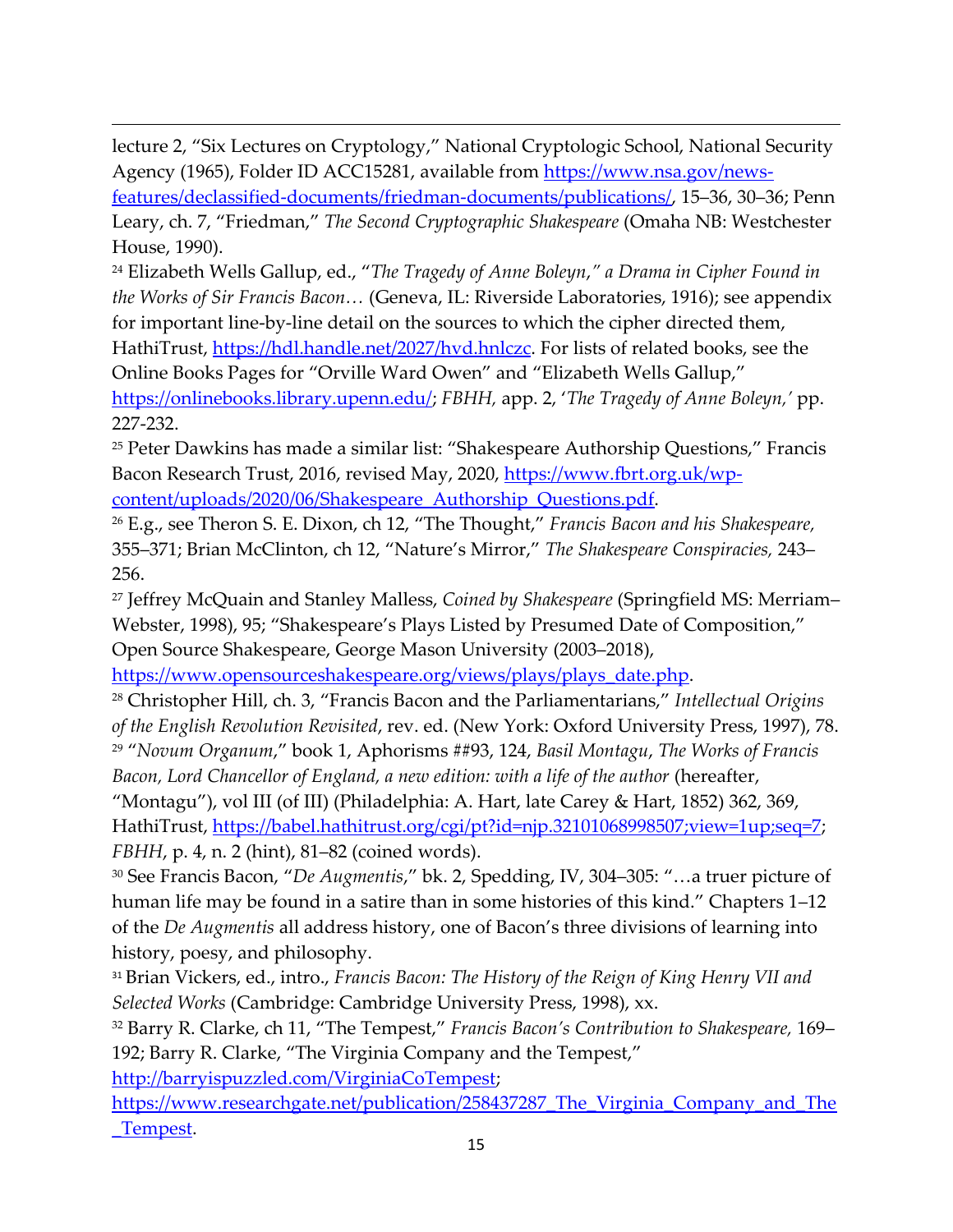33 See, e.g., N. B. Cockburn, ch. 14, "The Hall and Marston Satires and a Freeman Epigram," *The Bacon Shakespeare Question*, 184–209; Walter Begley, "New Evidence— Hall's Satires," *Nova Resuscitatio,* vol. 2 (London: Gay & Bird, 1905), 22–31; Peter Dawkins, "Labeo is Shakespeare is Bacon," FBRT, 1–12; Barry R. Clarke, appendix E, "The Hall–Marston Satires," *The Shakespeare Puzzle: A Non–Esoteric Baconian Theory*, 228– 234,<http://barryispuzzled.com/shakpuzz.pdf>; Walter Saunders, "The Identification of 'Labeo' and 'Mutius' as Francis Bacon in Hall and Marston's Satires" (2011), [http://sirbacon.org/wsaundersHallandMarston.htm;](http://sirbacon.org/wsaundersHallandMarston.htm) FBHH, 99-100.

<sup>34</sup> Spedding, VIII, 109; Jürgen Klein, "Francis Bacon," *Stanford Encyclopedia of Philosophy ("SEP")*, first pub. Dec. 29, 2003, subst. rev. Dec. 7, 2012,

[https://plato.stanford.edu/entries/francis](https://plato.stanford.edu/entries/francis-bacon/)–bacon/.

<sup>35</sup> For just one example, see Theron S. E. Dixon, ch 9 (the sixth of his chapters just on '*Julius Caesar'*), *Francis Bacon and his Shakespeare* (Chicago, 1895). The detail in Dixon's book is further exemplified by his footnote on page 282 where he remarks on Shakespeare's "exquisite appropriateness" in bringing in "Ate" who, in Greek mythology, personified "criminal folly," (*Iliad*, XIX, 91),

[http://www.sirbacon.org/dixon.htm.](http://www.sirbacon.org/dixon.htm)

<sup>36</sup> Andrew Zurcher, ed., *Shakespeare and Law* (London: Arden Shakespeare, 2010), 8, 282 n 3; Brian McClinton, ch 3, "The Literary Colossus," *The Shakespeare Conspiracies*, 61‒80, 66‒70; N. B. Cockburn, ch 30, "Was Shakespeare a Lawyer?" *The Bacon Shakespeare Question,* 338‒366; *FBHH,* book and bibliography, 293‒295; O. [Owen] Hood Phillips, *Shakespeare and the Lawyers* (New York: Routledge, 2013. First pub. 1972).

<sup>37</sup> Manlio Bellomo, "*Ius commune* e Shakespeare,fra drammi e commedie," *Rivista Internazionale di Diritto Commune* 30 (2019), 11‒27.

<sup>38</sup> Manlio Bellomo, *The Common Legal Past of Europe*, 1000–1800, transl. from 2d ed. Lydia G. Cochrane (Washington D.C.: The Catholic University of America, 1995. Orig. pub. as *L'Europa del diritto commune* (Rome: Il Cigno Galileo Galilei, 1988, 1989)), Studies in Medieval and Early Modern Canon Law, vol 4, ed. Kenneth Pennington.

<sup>39</sup> See Daniel R. Coquillette, *Francis Bacon* (Stanford: Stanford University Press, 1992), ch. 2, pp. 70-6, ch. 5, pp. 236-256, 248, 270, fn. 149; *FBHH*, ch. 2, pp. 46-51, ch. 6, pp. 115-118, ch. 12, pp. 203-209; on the Inns of Court, see Coquillette, pp. 9-10 and, generally, Jessica Winston, *Lawyers at Play* (Oxford: Oxford University Press, 2016).

<sup>40</sup> Daniel R. Coquillette, intro., *Francis Bacon* (Stanford: Stanford University Press, 1992),  $11 - 12.$ 

<sup>41</sup> Francis Bacon letter to Buckingham, March 20, 1621, Montagu, "Life of Bacon," *The Works of Francis Bacon,* I, ci.

<sup>42</sup> Francis Bacon, first line of his essay, "Of Masques and Triumphs," Spedding, VI, 467. For more on trifles, see *FBHH*, 69–73.

<sup>43</sup> Mrs. Henry (Constance) Pott, *The "Promus" of Formularies and Elegancies (being private notes, circulated 1594, being hitherto unpublished, by Francis Bacon, illustrated and elucidated*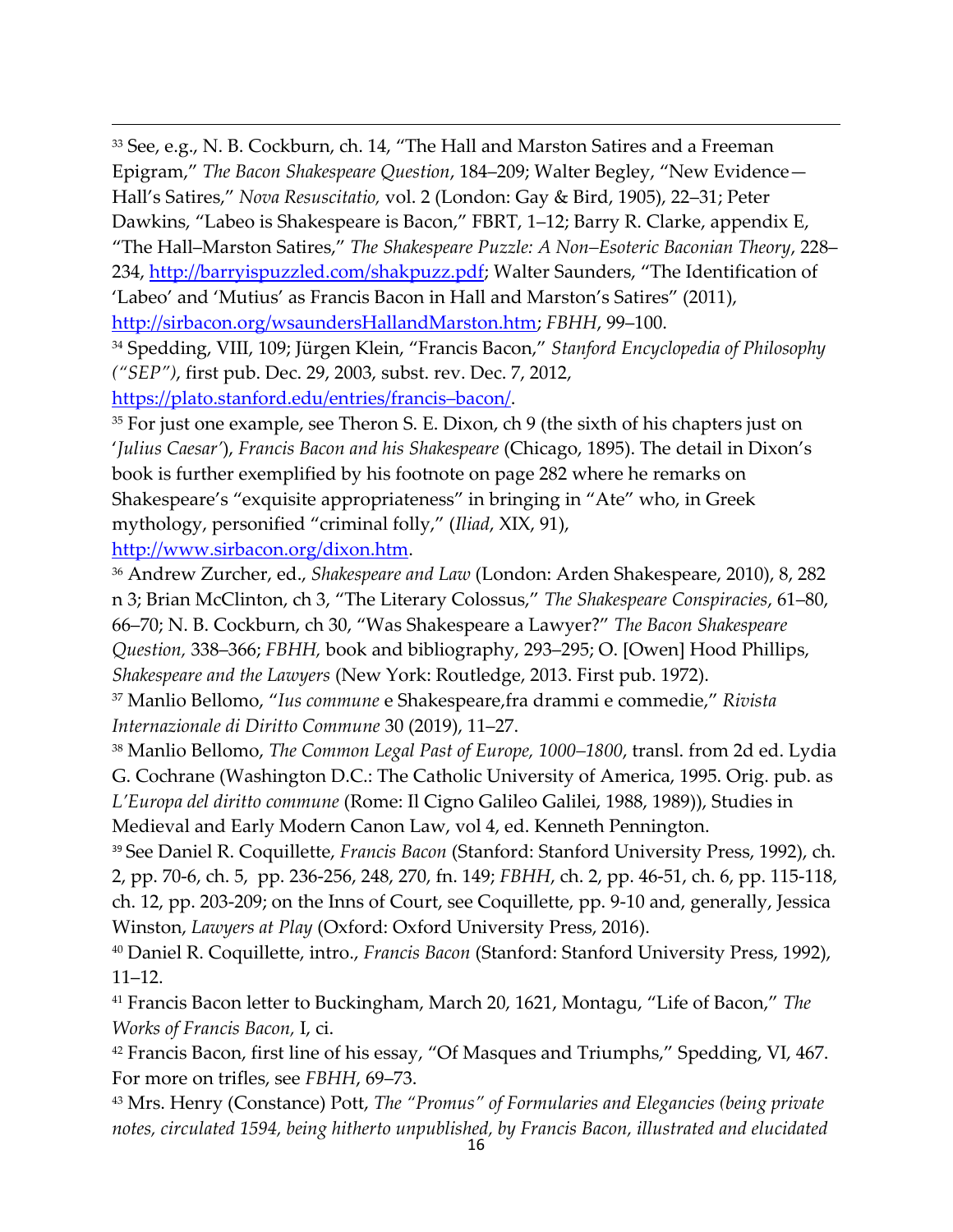*with passages from Shakespeare*, (London: Longmans, Green, 1883), HathiTrust, [https://catalog.hathitrust.org/Record/100377288;](https://catalog.hathitrust.org/Record/100377288) access e-book at

[http://www.sirbacon.org/links/notebook.html;](http://www.sirbacon.org/links/notebook.html) or, e-book of Boston: Houghton Mifflin, 1883 edition, [https://archive.org/details/promusofformular00pott/page/n10/mode/2up.](https://archive.org/details/promusofformular00pott/page/n10/mode/2up)

<sup>44</sup> See Edwin Reed, *Coincidences: Bacon and Shakespeare* (Boston: Coburn, 1906); N. B. Cockburn, ch 33, "Parallelisms," *The Bacon Shakespeare Question*, 425–564, T. Dixon, chs 1 and 2, *Francis Bacon and His Shakespeare,* 1-100.

<sup>45</sup> *FBHH*, 82‒84.

<sup>46</sup> "Northumberland Manuscripts, Collotype Facsimile & Transcript of an Elizabethan Manuscript Preserved at Alnwick Castle, Northumberland," trans. and ed. Frank J. Burgoyne (London: Longmans, Green, 1904), [http://sirbacon.org/ResearchMaterial/NM-](http://sirbacon.org/ResearchMaterial/NM-PRT1.pdf)[PRT1.pdf](http://sirbacon.org/ResearchMaterial/NM-PRT1.pdf); "The Northumberland Manuscript: Bacon & Shakespeare manuscripts in one Portfolio!" [http://www.sirbacon.org/links/northumberland.html;](http://www.sirbacon.org/links/northumberland.html) Williard Parker, President, Bacon Society of America, to Editor of Philadelphia *Public Ledger*, May 10, 1925,<http://www.sirbacon.org/parkernm.htm>; Walter Saunders, "The Northumberland Manuscript and a Remarkable Discovery by Simon Miles," 2007, [http://www.sirbacon.org/nmsaunders.htm.](http://www.sirbacon.org/nmsaunders.htm)

<sup>47</sup> See, e.g., Peter Beal, intro., "Francis Bacon, Baron Verulam, Viscount St. Albans," Catalogue of English Literary Manuscripts 1450–1700 (under "Notebooks" and "Dramatic Works"), [https://celm-ms.org.uk/introductions/BaconFrancis.html.](https://celm-ms.org.uk/introductions/BaconFrancis.html) <sup>48</sup> "*De Augmentis*," book 6, Spedding, IV, 496, HathiTrust, [http://hdl.handle.net/2027/hvd.hn6e7y.](http://hdl.handle.net/2027/hvd.hn6e7y)

 $49$  B. Clarke, ch 8, "The Comedy of Errors," esp. 112–117; 117–126 (identify of the players, and ch 9, "Love's Labour's Lost," *Francis Bacon's Contribution to Shakespeare*, 130‒135; Barry Clarke, "My Shakespeare—Francis Bacon," in William Leahy, *My Shakespeare* (Brighton, UK: Edward Everett Root, 2018), 163–189, 163–183.

<sup>50</sup> Basil Brown [Mrs. Isabel Kittson Brown], *Law Sports at Gray's Inn* (New York: privately printed, 1921; first printing,1913), with introduction by the author, appendices, and index,

<http://sirbacon.org/archives/Law%20Sports%20Gray%27s%20InncCornell.pdf> (Brown also wrote *Supposed Caricature of the Droeshout Portrait of Shakespeare* (New York: privately printed, 1911),

[https://babel.hathitrust.org/cgi/pt?id=loc.ark:/13960/t1rf6ng94&view=1up&seq=5.](https://babel.hathitrust.org/cgi/pt?id=loc.ark:/13960/t1rf6ng94&view=1up&seq=5) <sup>51</sup> Spedding, VIII, 326‒342, 326, 327.

<sup>52</sup> B. Vickers, intro., *Francis Bacon*, *a Critical Edition,* xxiv to xxix.

<sup>53</sup> Spedding, XIV, 374.

<sup>54</sup> Spedding, VI, 467. See B. Vickers, "Bacon's Use of Theatrical Imagery", *Studies in the Literary Imagination* 4: 189–226 (1971).

<sup>55</sup> Alan Stewart, "Is it plausible that Francis Bacon wrote the works attributed to William Shakespeare?" 60 Minutes with Shakespeare, Shakespeare Birthplace Trust,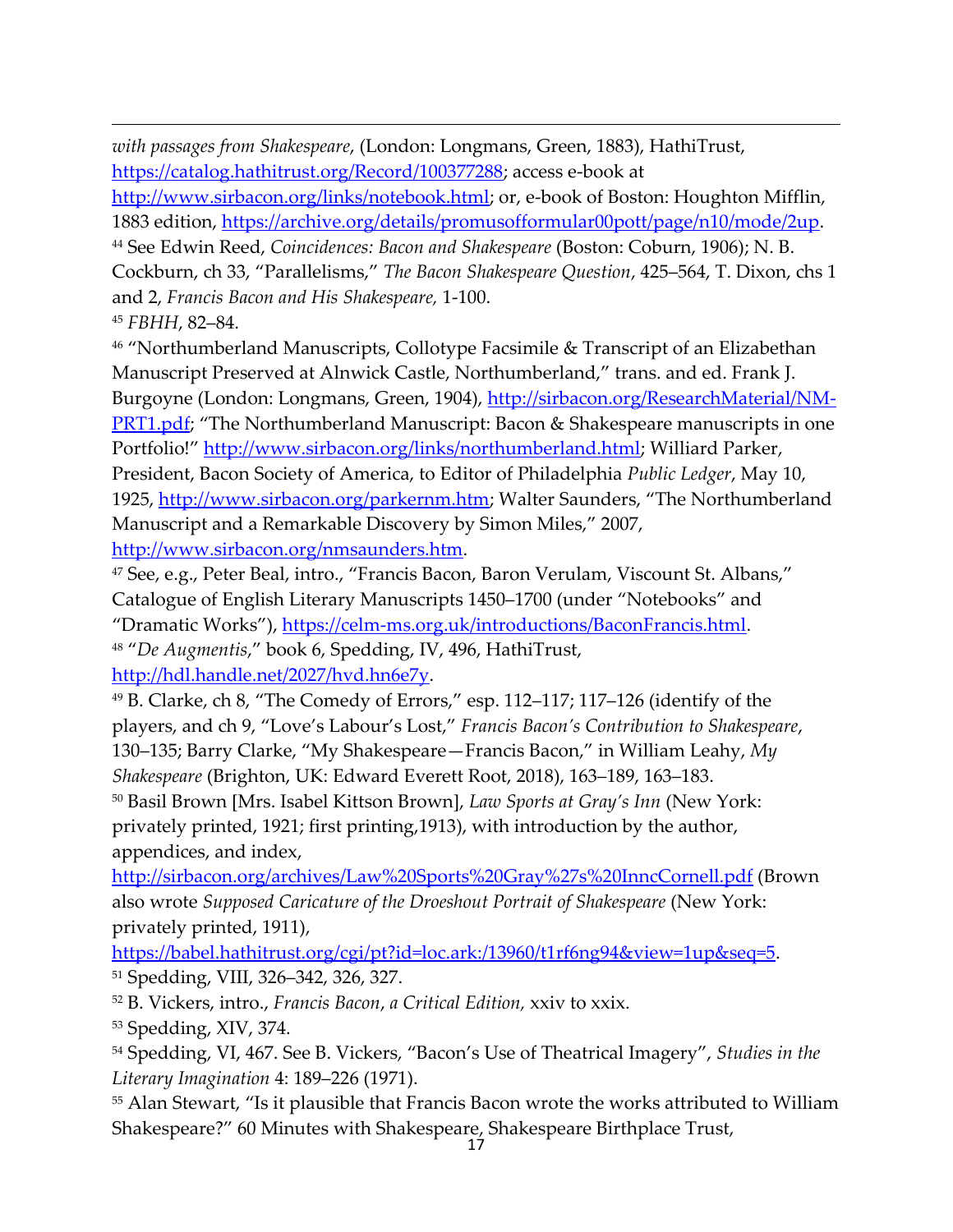[https://www.shakespeare.org.uk/explore-shakespeare/podcasts/60-minutes](https://www.shakespeare.org.uk/explore-shakespeare/podcasts/60-minutes-shakespeare/sir-francis-bacon-and-shakespeares-authorship/)[shakespeare/sir-francis-bacon-and-shakespeares-authorship/.](https://www.shakespeare.org.uk/explore-shakespeare/podcasts/60-minutes-shakespeare/sir-francis-bacon-and-shakespeares-authorship/) But see Christine Adams on *The Masque of Flowers,* "Francis Bacon's Wedding Gift of 'A Garden of a Glorious and Strange Beauty' for the Earl and Countess of Somerset," *Garden History* 36, no. 1 (Spring, 2008), 36–58, [https://www.jstor.org/stable/25472393;](https://www.jstor.org/stable/25472393) Peter Dawkins, *The Shakespeare Enigma* (London: Polair Publishing, 2004, 243–247 (Note: Stewart also wrote ch 2, "The Case for Bacon," *Shakespeare Beyond Doubt: Evidence, Argument, Controversy*, ed. Paul Edmonson and Stanley Wells (New York: Cambridge University Press, 2013)). <sup>56</sup> Claire Asquith, *Shadowplay, The Hidden Beliefs and Coded Politics of William Shakespeare* (Public Affairs: New York 2006), 29. <sup>57</sup> "Bacon, Francis…, 1558–1603," History of Parliament Trust ("HPT"), [https://www.historyofparliamentonline.org/volume/1558](https://www.historyofparliamentonline.org/volume/1558-1603/member/bacon-francis-1561-1626)–1603/member/bacon–francis– 1561–[1626.](https://www.historyofparliamentonline.org/volume/1558-1603/member/bacon-francis-1561-1626) <sup>58</sup> "Bacon, Francis…,1558–1603," HPT; "Bacon, Francis…,1604–1629," HPT. <sup>59</sup> Edwin J. Des Moineaux, *Manuscript Said to be Handwriting of William Shakespeare Identified as Penmanship of Another Person, Mystery of "Sir Thomas More" Document* 

*Unravelled* (printed for the author, 1924); Cover of *Sir Thomas More*,

[http://www.sirbacon.org/stmcover.htm;](http://www.sirbacon.org/stmcover.htm) Directory of *Sir Thomas More*,

[http://www.sirbacon.org/stmcontents.htm;](http://www.sirbacon.org/stmcontents.htm) contra, N. B. Cockburn, ch. 39, "A Play

Called *Sir Thomas More*," *The Bacon Shakespeare Question*, 634–646, 646.

<sup>60</sup> Diana Price, *Shakespeare's Unorthodox Biography: New Evidence of an Authorship Problem*,

Contributions in Drama and Theatre Studies Number 94 (Westport CT: Greenwood

Press, 2001; 2012 p.b., Diana Price, shakespeare-authorship.com), 126–130, 130.

<sup>61</sup> "Shakespeare's handwriting: Hand D in the Booke of Sir Thomas More," Shakespeare Documented, co-written by Folger Shakespeare Library staff and Paul Werstine, Harley MS 7368, folio 8 rector, [images] contributed by the British Library, July 13, 2020, [https://shakespearedocumented.folger.edu/resource/document/shakespeares](https://shakespearedocumented.folger.edu/resource/document/shakespeares-handwriting-hand-d-booke-sir-thomas-more)[handwriting-hand-d-booke-sir-thomas-more.](https://shakespearedocumented.folger.edu/resource/document/shakespeares-handwriting-hand-d-booke-sir-thomas-more)

<sup>62</sup> E. Des Moineaux, *Handwriting of William Shakespeare Identified*, 1‒36.

<sup>63</sup> Maureen Ward–Gandy, "Elizabethan Era Writing Comparison for Identification of Common Authorship," app. 4, *FBHH*, 247–274.

<sup>64</sup> David McInnes, "Play of Thieves and a Gullible Tapster," Lost Plays Database, Folger.edu, last updated May 20, 2016,

[https://lostplays.folger.edu/Play\\_of\\_Thieves\\_and\\_a\\_Gullible\\_Tapster](https://lostplays.folger.edu/Play_of_Thieves_and_a_Gullible_Tapster); "Shakespeare, Henry IV, Part 1, MS 1627, The Schoyen Collection,

[https://www.schoyencollection.com/literature-collection/modern-literature-](https://www.schoyencollection.com/literature-collection/modern-literature-collection/shakespeare-henry-fourth-4-ms-1627)

[collection/shakespeare-henry-fourth-4-ms-1627](https://www.schoyencollection.com/literature-collection/modern-literature-collection/shakespeare-henry-fourth-4-ms-1627); "The Tapster Manuscript: An analogue of Henry IV, Part I," Shakespeare Documented, Folger, February 21, 2020,

[https://shakespearedocumented.folger.edu/resource/document/tapster-manuscript](https://shakespearedocumented.folger.edu/resource/document/tapster-manuscript-analogue-henry-iv-part-1)[analogue-henry-iv-part-1](https://shakespearedocumented.folger.edu/resource/document/tapster-manuscript-analogue-henry-iv-part-1); Martin Wiggins and Catherine Richardson, "1470. Play of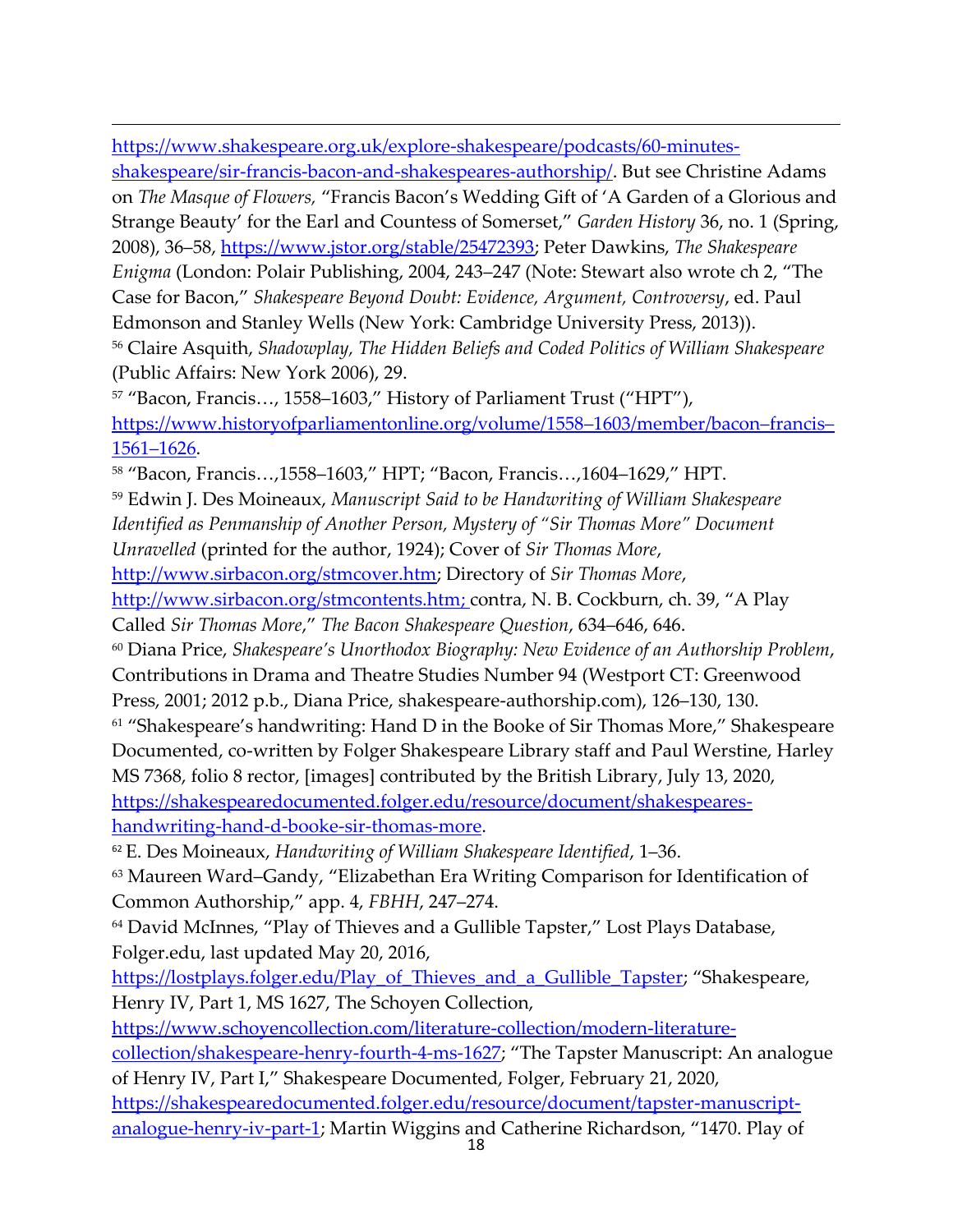Thieves and a Gullible Tapster," *British Drama, 1533‒1642*, vol 5 (1603‒1608) (Oxford: Oxford University Press, 2015), 211; Arthur Freeman, "The 'Tapster Manuscript': An Analogue of Shakespeare's *Henry the Fourth Part One*," *English Manuscript Studies, 1100‒ 1700 ("EMS"),* vol 6 (1997), 93‒105 (Note: C. [Conrad] Gessner was not the *editor* of the Geneva, 1586 Greek-Latin copy of Homer's *Odyssey* in which the play fragment was found, as Freeman wrote. My translation of the Latin on the book's title page is: "The *Odyssey*, the [story of the] great deeds of Ulysses, and, in the same vein, the *Batrachomyomachia* and *Hymns*. *To which is appended the Latin translation amended in a pure, clear and fresh way by a doctor and [next line] an elegant little book of the Homeric stories of Heraclides of Ponticus with C. Gesner's translation and annotations*." C. Waldman, blogpost, "Shakespeare Fragment Found—Said to be in Francis Bacon's Handwriting," christinagwaldman.com, rev. Sept. 25, 2020,

[https://christinagwaldman.com/2020/05/14/fragment-of-i-henry-iv-found-in-binders](https://christinagwaldman.com/2020/05/14/fragment-of-i-henry-iv-found-in-binders-waste/)[waste/.](https://christinagwaldman.com/2020/05/14/fragment-of-i-henry-iv-found-in-binders-waste/)

<sup>65</sup> E.g., see two references by Alan Stewart: "Shakespeare and the Carriers," *Shakespeare Quarterly* 58, no 4 (Winter, 2007), 431‒464, 453, [https://www.jstor.org/stable/4625010,](https://www.jstor.org/stable/4625010) and *Shakespeare's Letters* (New York: Oxford University Press, 2008), 331 n. 105. At the time it was made (1992), Maureen Ward-Gandy's report generated media attention; see, e.g., [http://www.sirbacon.org/links/baconwrite.htm,](http://www.sirbacon.org/links/baconwrite.htm)

[http://www.sirbacon.org/links/handwriting1.html.](http://www.sirbacon.org/links/handwriting1.html)

<sup>66</sup> Danica Kirka**,** "Oxford says Shakespeare will share credit for Henry VI," AP [The Associated Press], October 24, 2016,

[https://apnews.com/article/9f361922133840029f03be40e4a60645.](https://apnews.com/article/9f361922133840029f03be40e4a60645)

<sup>67</sup> *Montagu*, II, 2, 396, 406, repr. from Thomas Tennison's *Baconiana…*(London, 1679); "Shakespeare," FBRT, [https://www.fbrt.org.uk/pages/shakespeare.html.](https://www.fbrt.org.uk/pages/shakespeare.html)

<sup>68</sup> E.g., Spedding, XIV, 406, 429, HathiTrust,

[https://catalog.hathitrust.org/Record/006685889.](https://catalog.hathitrust.org/Record/006685889)

<sup>69</sup> See, e.g., the brief debate: "Who Wrote Shakespeare? Sir Jonathan Bate & Alexander Waugh," How to: Academy, Sept. 26, 2017 (in which Jonathan Bate acknowledges collaboration among playwrights on Shakespeare),

[https://www.youtube.com/watch?v=HgImgdJ5L6o;](https://www.youtube.com/watch?v=HgImgdJ5L6o) see Jonathan Bate and Eric Rasmussen, *William Shakespeare and Others: Collaborative Plays* (Houndmills, Basingstoke, UK, Palgrave Macmillan, 2013).

<sup>70</sup> "Translation of Certain Psalms," Spedding, VII, 263‒286: 265‒268, 274‒286 (translations of Psalms) and 269‒272 (poetry attributed to Bacon); "Francis Bacon" (five poems), Poeticious, [https://www.poeticous.com/francis-bacon;](https://www.poeticous.com/francis-bacon) T. Dixon, ch 11, "The Style," *Francis Bacon and His Shakespeare, 321–354; 159–174; Brian McClinton, ch 15,* "Humanist and Poet," 289‒311, *The Shakespeare Conspiracies*; N. B. Cockburn, ch 32, "The Literary Styles of Shakespeare and Bacon," *The Bacon Shakespeare Question*, 400–424; Edwin Bormann, chs 1, 7, 9, *Francis Bacon's Cryptic Rhymes and the Truth They Reveal*,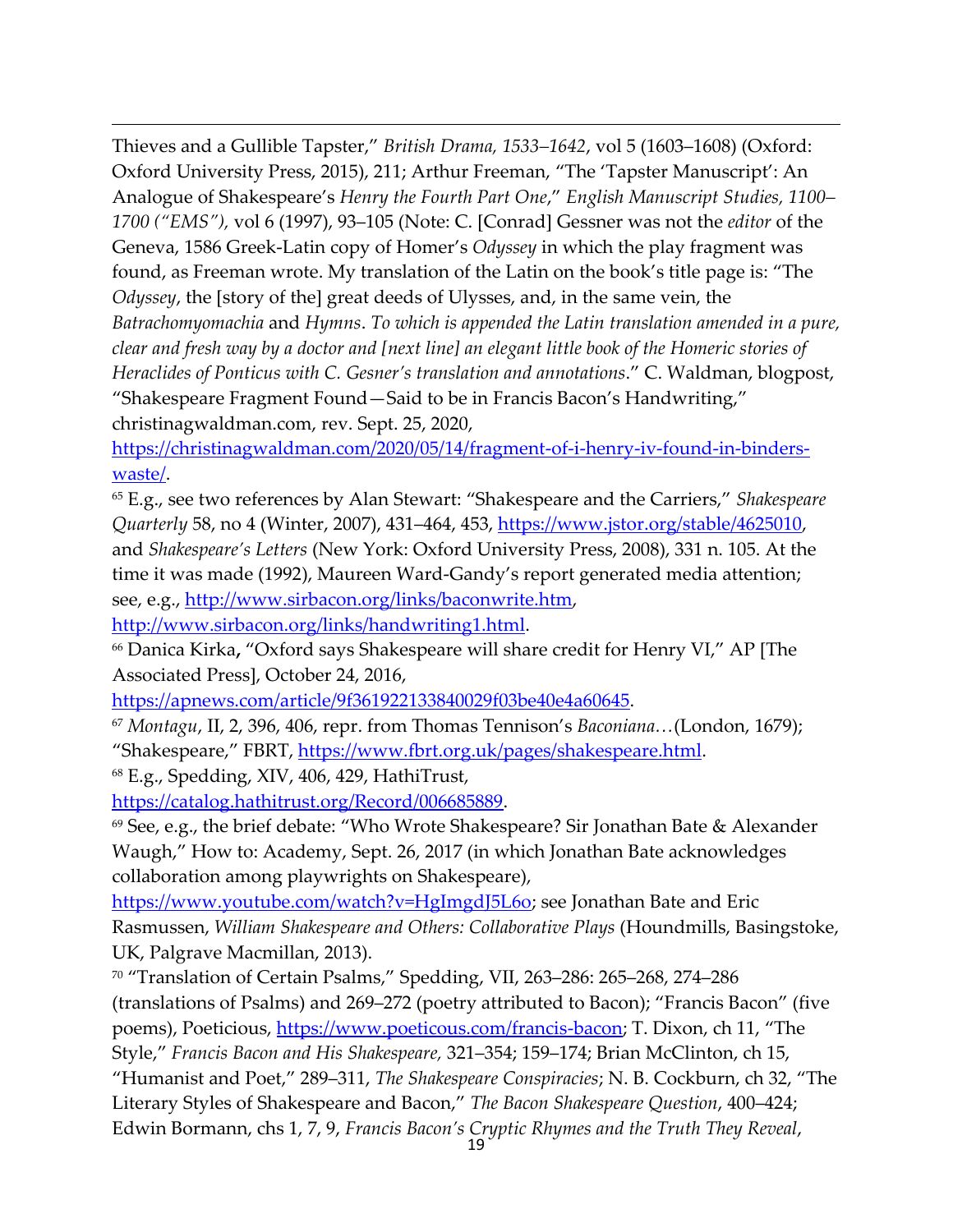trans. Harry Brett (London: Siegle, Hill, 1906), 1-14, 85-95, 127-216. See also "Francis Bacon, Baron Verulam, Viscount St. Albans, Verse Legitimately or Doubtfully Attributed to Bacon," Catalog of English Manuscripts, 1450–1700, [https://celm](https://celm-ms.org.uk/authors/baconfrancis.html)[ms.org.uk/authors/baconfrancis.html.](https://celm-ms.org.uk/authors/baconfrancis.html)

<sup>71</sup> Robert Schuler, 'Bacon and Lucretius' in "Francis Bacon and Scientific Poetry," *Transactions of the American Philosophical Society* 82, no. 2 (1992): 1-65, 34-42. JSTOR. [http://www.jstor.org/stable/3231921.](http://www.jstor.org/stable/3231921)

<sup>72</sup> Brian McClinton, ch 11, "A Noble Heart," *The Shakespeare Conspiracies*, 227-242, 233-242.

<sup>73</sup> J. Klein, "Francis Bacon," *SEP*, [https://plato.stanford.edu/entries/francis-bacon/.](https://plato.stanford.edu/entries/francis-bacon/)

<sup>74</sup> H. Floris Cohen, ch 7, "The Third Transformation: To Find Facts Through Experiment," *How Modern Science Came Into the World* (Amsterdam: Amsterdam University Press, 2010), OAPEN, 245–270, 245-248,

<https://www.oapen.org/download?type=d:ocument&docid=406703>*;* J. Klein, "Francis Bacon," *SEP*, [https://plato.stanford.edu/entries/francis](https://plato.stanford.edu/entries/francis-bacon/)–bacon/.

<sup>75</sup> Daniel R. Coquillette, ch. 2, "The Initial Jacobean Works," *Francis Bacon* (Stanford: Stanford University Press, 1992), 96, citing Benjamin Farrington, *The Philosophy of Francis Bacon* (Liverpool: Liverpool University Press, 1964), 131.

<sup>76</sup> See, e.g., Sunny Chen, "The Importance of Creative Arts in Early Childhood Education," Novak Djokovic Foundation, July 16, 2016,

[https://novakdjokovicfoundation.org/importance-creative-arts-ece/.](https://novakdjokovicfoundation.org/importance-creative-arts-ece/)

 $77$  Francis Bacon to John Davies, March 28, 1603, Spedding, X, 65.

<sup>78</sup> N. B. Cockburn, ch. 22, "The Tobie Matthew Postscript," 255–276.

<sup>79</sup> See excerpts from A. E. Loosley, "Francis Bacon and the James 1st Bible,"

William Smedley, "The Authorized Version of the Bible 1611," *The Mystery of Francis* 

*Bacon*, ch. 27; Tony Bushby, "What Was the Church Trying to Hide?" *The Bible Fraud*, ch.

1,<http://www.sirbacon.org/links/bible.html>. See also "The Christianity of Francis Bacon" from a presentation by the late Professor Benjamin Farrington,"'

[http://www.sirbacon.org/farrington.htm.](http://www.sirbacon.org/farrington.htm)

<sup>80</sup> Editor's blogpost, "Did Shakespeare Write the King James Bible?" Eden.co.uk, [https://www.eden.co.uk/blog/did-shakespeare-write-the-king-james-bible-p1905.](https://www.eden.co.uk/blog/did-shakespeare-write-the-king-james-bible-p1905)

81 "Manes Verulamiani," [http://sirbacon.org/Parker/ManesVerulamiani.html.](http://sirbacon.org/Parker/ManesVerulamiani.html)

<sup>82</sup> R. J. A. Bunnett, F.S.A., "Bacon's Translations of the Psalms," from *Baconiana,* January, 1943, no. 106, [http://www.sirbacon.org/psalms.htm.](http://www.sirbacon.org/psalms.htm)

[https://ww1.prweb.com/prfiles/2012/05/30/9557429/translation\\_of\\_certain\\_psalms.pdf.](https://ww1.prweb.com/prfiles/2012/05/30/9557429/translation_of_certain_psalms.pdf)

<sup>83</sup> E.g., H. Candler, part IV(1),"Mrs. Gallup's Cypher Story: A reply to Mr. Mallock," *The Nineteenth Century & After*, *XIX‒XX*, a monthly review, vol 51, no. 2, ed. James Knowles (January, 1902), 39‒49, 47‒48.

84 Spedding, VII, 267-268.

<sup>85</sup> Spedding, VII, 266.